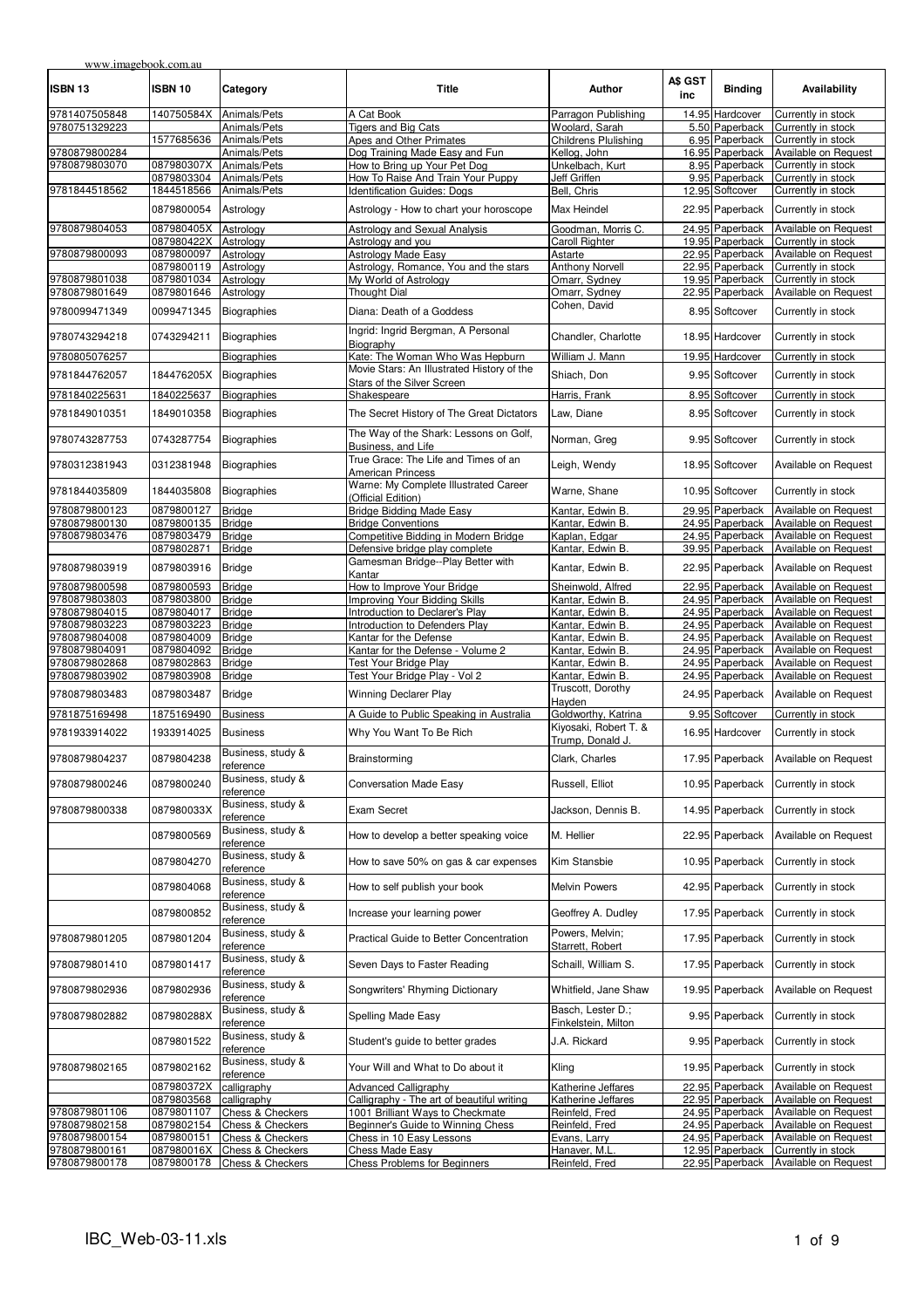| <b>ISBN 13</b>                 | <b>ISBN 10</b>           | Category                                    | <b>Title</b>                                                                                                                 | Author                                                            | A\$ GST<br>inc | <b>Binding</b>                            | Availability                                 |
|--------------------------------|--------------------------|---------------------------------------------|------------------------------------------------------------------------------------------------------------------------------|-------------------------------------------------------------------|----------------|-------------------------------------------|----------------------------------------------|
| 9780879800192                  | 0879800194               | <b>Chess &amp; Checkers</b>                 | <b>Chess Tactics for Beginners</b>                                                                                           | Wade, R.G.; Butt,<br>Raymond; Morrison,<br>Stanley; Bott, Raymond |                | 24.95 Paperback                           | Available on Request                         |
| 9780879800680                  | 0879800682               | Chess & Checkers                            | How to Win at Checkers                                                                                                       | Reinfeld, Fred                                                    |                | 24.95 Paperback                           | Available on Request                         |
| 9780879801113                  | 0879801115               | <b>Chess &amp; Checkers</b>                 | Thousand and One Winning Chess<br>Sacrifices and Combinations                                                                | Reinfeld, Fred                                                    |                | 24.95 Paperback                           | Available on Request                         |
| 9787666225251                  | 7666225253               | Children                                    | The Wiggles Super-ly Duper-ly Fun 5 in 1<br>Coloring & Activity Book                                                         | Modern                                                            |                | 5.95 Softcover                            | Currently in stock                           |
| 9780603564536                  | 0603564534               | Children                                    | Thomas & Friends: Emily's New Coaches                                                                                        | Egmont                                                            |                | 4.75 Softcover                            | Currently in stock                           |
| 9780603564581                  | 0603564585               | Children                                    | Thomas & Friends: Thomas and the Ghost<br>Engine                                                                             | Egmont                                                            |                | 4.75 Softcover                            | Currently in stock                           |
| 9780603564505                  | 060356450X               | Children                                    | Thomas & Friends: Thomas And The Jet<br>Engine                                                                               | Egmont                                                            |                | 4.75 Softcover                            | Currently in stock                           |
| 9780603564574                  | 0603564577               | Children                                    | Thomas & Friends: Thomas, James and<br>the Red Balloon.                                                                      | Egmont                                                            |                | 4.75 Softcover                            | Currently in stock                           |
| 9781846101854                  | 1846101859               | Children's Books                            | David And Goliath (Read With Me)                                                                                             | Page, Claire & Nick                                               | 4.99           | <b>Sticker</b><br><b>Book</b>             | Currently in stock                           |
| 9781843322733                  | 1843322730               | Children's Books                            | First Concepts: Shapes                                                                                                       | Pinnington, Andrea &<br>Whittington, Melanie                      |                | 8.95 Hardcover                            | Currently in stock                           |
| 9781921042294                  |                          | Children's Books                            | Grandpa's Farm - A Spring Day                                                                                                | Alan Robinson                                                     |                | 24.95 Paperback                           | Available on Request                         |
| 9781921042416                  |                          | <b>Children's Books</b>                     | Grandpa's Farm - A Summers Day                                                                                               | Alan Robinson                                                     |                | 24.95 Paperback                           | Available on Request                         |
| 9781921042171                  |                          | Children's Books                            | Spy Dad                                                                                                                      | Janeen Brian                                                      |                | 24.95 Hardcover                           | Currently in stock                           |
| 9787666319073                  | 766631907X               | Children's Books                            | Indiana Jones & the Kingdom of The<br>Crystal Skull Activity Book With Stickers                                              | Modern Publishing                                                 |                | $4.95$ <sup>Activity</sup><br><b>Book</b> | Currently in stock                           |
| 9780007196258                  | 0007196253               | Children's Books                            | Just For You, Blue Kangaroo!                                                                                                 | Clark, Emma                                                       |                | 6.95 Hardcover                            | Currently in stock                           |
| 9781577689713                  | 1577689712               | <b>Children's Books</b>                     | Monkeys And Apes (The Natural History<br>Museum)                                                                             | Taylor, Barbara                                                   |                | 6.95 Hardcover                            | Currently in stock                           |
| 9780753417102                  | 0753417103               | Children's Books                            | On The Farm                                                                                                                  | Parker, Ant                                                       | 5.99           | Board<br><b>Books</b>                     | Currently in stock                           |
| 9781405231022                  |                          | Children's Books                            | Rupert Bear Fun in Nutwood                                                                                                   |                                                                   | 5.95           |                                           | Currently in stock                           |
| 9781921042058                  |                          | Children's Books                            | Sarah's Heavy Heart                                                                                                          | Peter Carnavas                                                    |                | 24.95 Hardcover                           | Currently in stock                           |
| 9781844223060                  |                          | Children's Books                            | Snow White and The Seven Dwarfs<br>The Elves and the Shoemaker (Read with                                                    |                                                                   | 4.50           |                                           | Available on Request                         |
| 9781846101618                  |                          | Children's Books                            | $Me$ )                                                                                                                       |                                                                   | 4.95           |                                           | Available on Request                         |
| 9781846461132<br>9781844222988 |                          | Children's Books<br><b>Children's Books</b> | The Farm<br>The Gingerbread Man                                                                                              |                                                                   | 3.99<br>4.95   |                                           | Available on Request<br>Available on Request |
| 9781846101861                  |                          | Children's Books                            | The Good Samaritan (Read With Me)                                                                                            |                                                                   | 4.99           |                                           | Available on Request                         |
| 9780007144211                  |                          | Children's Books                            | Trixie Tempest And The Amazing Talking<br>Dog (Tweenage Tearaway)                                                            |                                                                   | 4.95           |                                           | Available on Request                         |
| 9780603562709                  |                          | Children's Books                            | Winne-the-Pooh First Writing                                                                                                 |                                                                   | 4.95           |                                           | Available on Request                         |
| 9780007220625                  | 0007220626<br>1921042842 | Children's Books<br>Children's Books        | You & Me<br>Zen Tails - Are You Sure?                                                                                        | Kindermans, Martine<br>Peter Whitfield                            |                | 3.50 Hardcover<br>19.95 Hardcover         | Currently in stock<br>Currently in stock     |
|                                | 0975090712               | Children's Books                            | Zen Tails - Bruno Dreams Of Ice Cream                                                                                        | Peter Whitfield                                                   |                | 19.95 Hardcover                           | Currently in stock                           |
| 9781921042447                  |                          | Children's Books                            | Zen Tails - Happiness is Sharing                                                                                             | Peter Whitfield                                                   |                | 19.95 Hardcover                           | Currently in stock                           |
| 9780975090749                  |                          | Children's Books                            | Zen Tails - No Presents Please                                                                                               | Peter Whitfield                                                   |                | 19.95 Hardcover                           | Currently in stock                           |
| 9781921942331<br>9780975090732 |                          | Children's Books<br>Children's Books        | Zen Tails - The Know It All<br>Zen Tails - Up and Down                                                                       | Peter Whitfield<br>Peter Whitfield                                |                | 19.95 Hardcover<br>19.95 Hardcover        | Currently in stock<br>Currently in stock     |
| 9781846810077                  | 1846810078               | Cooking                                     | 70 Napkin Folds & Table Decorations                                                                                          | Brehaut, Madeleine &                                              |                | 8.95 Softcover                            | Currently in stock                           |
| 9781844764587                  | 1844764583               | Cooking                                     | 75 Main Meals: A Classic Collection of<br>Fabulous and Versatile Ideas                                                       | Jones, Bridget<br>Fraser, Linda                                   |                | 8.95 Softcover                            | Currently in stock                           |
| 9781844766338                  | 1844766330               | Cooking                                     | Arthritis Cooking for Health                                                                                                 | Berriedale-Johnson,<br>Michelle                                   |                | 8.95 Softcover                            | Currently in stock                           |
| 9780754814047                  | 0754814041               | Cooking                                     | Asthma Cooking                                                                                                               | McConville, Bridgid                                               |                | 8.95 Softcover                            | Currently in stock                           |
| 9780754817390                  | 0754817393               | Cooking                                     | Barbecue and Grill: 30 Sizzling Recipes for<br>Successful Barbecuing - Great Griddles,<br>Grills, Marinades, Rubs and Sauces | Ed: Fleetwood, Jenni                                              |                | 8.95 Hardcover                            | Currently in stock                           |
| 9781844775798                  |                          | Cooking                                     | <b>Best of Mexico</b>                                                                                                        |                                                                   | 7.95           |                                           | Currently in stock                           |
| 9780091889463<br>9781844760138 | 0091889464<br>1844760138 | Cooking<br>Cooking                          | Dr Atkins' New Diet Cookbook<br>French: The True Taste of France in                                                          | Atkins, Robert C<br>Foreward by Moine,                            |                | 8.95 Softcover<br>7.95 Softcover          | Currently in stock<br>Currently in stock     |
| 9781844004539                  | 1844004538               | Cooking                                     | <b>Classic Regional Dishes</b><br>Gordon Ramsay's Fast Food                                                                  | Marie-Pierre<br>Gordon Ramsay                                     |                | 21.95 Hardcover                           | Currently in stock                           |
| 9781843095989                  | 184309598X               | Cooking                                     | Great Barbecues and Grills                                                                                                   | France, Christine                                                 |                | 8.95 Softcover                            | Currently in stock                           |
| 9781840387278                  |                          | Cooking                                     | Great Fish Cookbook                                                                                                          |                                                                   | 7.95           |                                           | Available on Request                         |
| 9781842159446                  | 1842159445               | Cooking                                     | Healing Foods for Natural Health                                                                                             | Graimes, Nicola                                                   |                | 14.95 Softcover                           | Currently in stock                           |
| 9781842155684                  | 1842155687               | Cooking                                     | <b>Healing With Food</b><br>Healthy Cooking: Cancer Prevention                                                               | Fleetwood, Jenni                                                  |                | 7.95 Hardcover                            | Currently in stock                           |
| 9781845092306                  | 1845092309               | Cooking                                     | Cookbook                                                                                                                     | Morgan, Paul                                                      |                | 12.95 Softcover                           | Currently in stock                           |
| 9780754811336                  | 0754811336               | Cooking                                     | Healthy Heart Cookbook (Eating for Health)                                                                                   | Middleton, Helen                                                  |                | 10.95 Softcover                           | Currently in stock                           |
| 9781844760114                  | 1844760111               | Cooking                                     | Italian: Easy, Delicious Dishes for Family<br>and Friends<br>Kitchen Doctor: High Vitality Cooking for                       | Foreward by Marie-<br>Pierre Main                                 |                | 10.95 Softcover                           | Currently in stock                           |
| 9781844760466                  | 1844760464               | Cooking                                     | Health                                                                                                                       | Pannell, Maggie                                                   |                | 10.95 Softcover                           | Currently in stock                           |
| 9780754805212                  | 0754805212               | Cooking                                     | Party Food: Fabulous Food for Perfect<br>Parties                                                                             | Fraser, Linda                                                     |                | 9.95 Softcover                            | Currently in stock                           |
| 9781844775804                  |                          | Cooking                                     | Quick & Easy Chinese<br>South-East Asian Curry Cookbook: 50+                                                                 |                                                                   | 7.95           |                                           | Currently in stock                           |
| 9781844766437                  | 1844766438               | Cooking                                     | deliciously fresh and fragrant curries                                                                                       | Baljekar, Mridula                                                 |                | 8.95 Softcover                            | Currently in stock                           |
| 9781843093282                  | 1843093286               | Cooking                                     | Step-by-Step Easy to Make Thai Cooking                                                                                       | Chan, Kit                                                         |                | 8.95 Softcover                            | Currently in stock                           |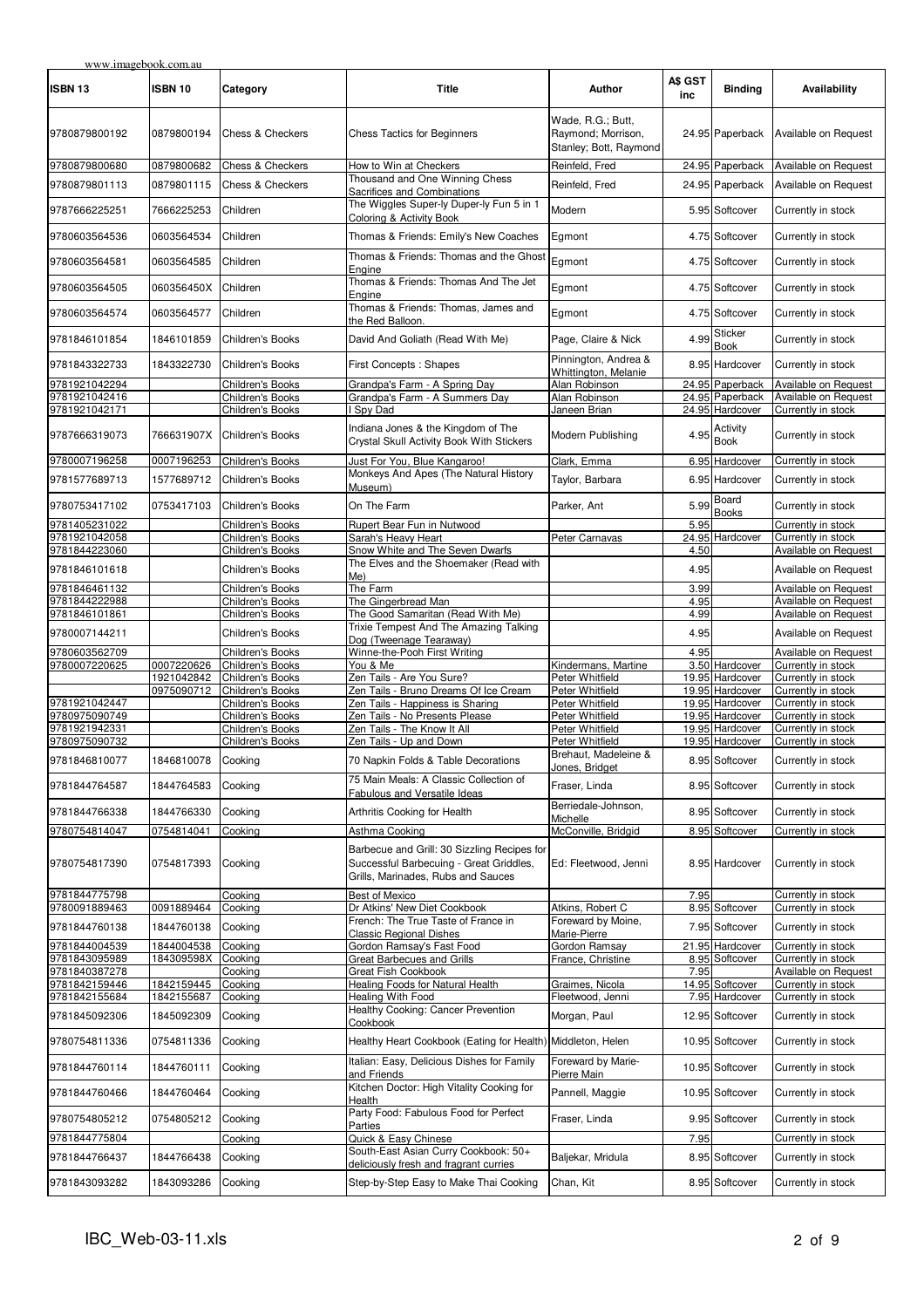| www.imagebook.com.au           |                          |                                  |                                                                       |                                            |                |                                  |                                          |
|--------------------------------|--------------------------|----------------------------------|-----------------------------------------------------------------------|--------------------------------------------|----------------|----------------------------------|------------------------------------------|
| ISBN 13                        | ISBN 10                  | Category                         | <b>Title</b>                                                          | Author                                     | A\$ GST<br>inc | <b>Binding</b>                   | Availability                             |
| 9780895868237                  |                          | Cooking                          | The Book of Breakfasts & Brunches                                     |                                            | 6.95           |                                  | Available on Request                     |
| 9781854711854                  | 1854711857               | Cooking                          | The Country Kitchen: Vegetables                                       | Chapman, Anne                              |                | 7.95 Hardcover                   | Currently in stock                       |
| 9781405301428                  | 1405301422               | Cooking                          | The Food Doctor Diet                                                  | Marber, Ian                                |                | 9.95 Softcover                   | Currently in stock                       |
| 9781856268967                  | 1856268969               | Cooking                          | The Indian Kitchen                                                    | Bharadwaj, Monisha                         |                | 9.95 Softcover                   | Currently in stock                       |
| 9781844777426                  | 1844777421               | Cooking                          | The Ten-Minute Cookbook                                               | Fleetwood, Jenni                           |                | 8.95 Softcover                   | Currently in stock                       |
|                                | 0879803630               | cooking & herbs                  | Healing power of natural foods                                        | May Bethel                                 |                | 14.95 Paperback                  | Currently in stock                       |
|                                | 0879802286               | cooking & herbs                  | Home garden cookbook - Deliciuos natural<br>food recipes              | Keo Kraft                                  |                | 16.95 Paperback                  | Available on Request                     |
|                                | 0879803096               | cooking & herbs                  | Meatless meal quide                                                   | Tom Ryan & James h.<br>Ryan, M.D.          |                | 16.95 Paperback                  | Available on Request                     |
| 9780879801700                  | 0879801700               | cooking & herbs                  | Vegetarian Cookery Book                                               | Walker, Janet                              |                | 22.95 Paperback                  | Currently in stock                       |
| 9780879801717                  | 0879801719               | cooking & herbs                  | Vegetarian Cooking Made Easy                                          | Vezza, Veronica                            |                | 16.95 Paperback                  | Currently in stock                       |
|                                | 1921042249               | Education                        | Successful Essay Writing                                              | <b>Barry Spurr</b>                         |                | 12.95 Paperback                  | Currently in stock                       |
|                                | 1921042257               | Education                        | Successful Public Speaking                                            | <b>Barry Spurr</b>                         |                | 12.95 Paperback                  | Currently in stock                       |
|                                | 1921042188               | Education                        | The Foundation Grammar Dictionary                                     | Gordon Winch                               |                | 12.95 Paperback                  | Currently in stock                       |
| 9781840225648                  | 1840225645               | Fiction/Novels                   | <b>Charlotte Bronte</b>                                               | Gaskell, Elizabeth                         |                | 8.95 Softcover                   | Currently in stock                       |
| 9781405904919                  | 1405904917               | Fiction/Novels                   | Harry Potter and The Half Blood Prince                                | <b>Warner Bros</b>                         |                | 16.95 Hardcover                  | Currently in stock                       |
| 9780007837045                  | 0007837046               | Fiction/Novels                   | If Tomorrow Comes                                                     | Sheldon, Sidney                            |                | 8.95 Softcover                   | Currently in stock                       |
| 9780007837038                  | 0007837038               | Fiction/Novels                   | Master of The Game                                                    | Sheldon, Sidney                            |                | 8.95 Softcover                   | Currently in stock                       |
| 9780007836994                  |                          |                                  |                                                                       |                                            |                | 8.95 Softcover                   |                                          |
|                                | 0007836996               | Fiction/Novels                   | Rage of Angels                                                        | Sheldon, Sidney                            |                |                                  | Currently in stock                       |
| 9780099451402<br>9781861471871 | 0099451409<br>1861471874 | Fiction/Novels<br>Fiction/Novels | <b>Sky Dancer</b><br>The Conan Doyle Stories                          | Archer, Jeffrey<br>Doyle, Sir Arthur Conan |                | 8.95 Softcover<br>9.95 Softcover | Currently in stock<br>Currently in stock |
|                                |                          |                                  |                                                                       |                                            |                |                                  |                                          |
| 9780007837052                  | 0007837054               | Fiction/Novels                   | The Doomsday Conspiracy                                               | Sheldon, Sidney                            |                | 8.95 Softcover                   | Currently in stock                       |
| 9780007805198                  | 0007805195               | Fiction/Novels                   | The Eleventh Commandment                                              | Archer, Jeffrey                            |                | 8.95 Softcover                   | Currently in stock                       |
| 9780007773589                  | 0007773587               | Fiction/Novels                   | The Fourth Estate                                                     | Archer, Jeffrey                            |                | 8.95 Softcover                   | Currently in stock                       |
| 9780007837007                  |                          | Fiction/Novels                   | The Other Side of Midnight                                            | Sheldon, Sidney                            |                | 8.95 Softcover                   | Currently in stock                       |
| 9780007836970                  | 000783697X               | Fiction/Novels                   | The Stars Shine Down                                                  | Sheldon, Sidney                            |                | 8.95 Softcover                   | Currently in stock                       |
| 9780007773596                  | 0007773595               | Fiction/Novels                   | To Cut A Long Story Short                                             | Archer, Jeffrey                            |                | 8.95 Softcover                   | Currently in stock                       |
|                                | 1580650007               | film production                  | A Cut Above                                                           | Michael Singer                             |                | 39.95 Paperback                  | Available on Request                     |
|                                | 094118868X               | film production                  | Animation 101                                                         | <b>Ernest Pintoff</b>                      |                | 29.95 Paperback                  | Currently in stock                       |
| 9781932907490                  |                          | film production                  | <b>Animation Unleashed</b>                                            | Ellen Bessen                               |                | 47.95 Paperback                  | Available on Request                     |
|                                | 1580650562               | film production                  | Ask the pros: Screenwriting                                           | Howard Meiboch &<br>Paul Curan             |                | 34.95 Paperback                  | Currently in stock                       |
| 9781932907575                  |                          | film production                  | Bankroll                                                              | <b>Tom Malloy</b>                          |                | 42.95 Paperback                  | Available on Request                     |
|                                | 193290705X               | film production                  | Cinematic Storytelling                                                | Jennifer Van Sijll                         |                | 44.95 Paperback                  | Available on Request                     |
| 9781932907551                  | 1932907556               | film production                  | Cinematography for Directors: A Guide for                             | Jacqueline B Frost                         |                | 52.95 Paperback                  | Available on Request                     |
| 9780941188760                  |                          | film production                  | <b>Creative Collaboration</b><br>Complete Independent Movie Marketing | Mark Bosko                                 |                | 75.00 Paperback                  | Available on Request                     |
| 9780941188357                  |                          | film production                  | Handbook<br>Costume Design 101                                        | Richard Lamotte                            |                | 37.95 Paperback                  | Available on Request                     |
| 9780941188944                  |                          | film production                  | Could it be a Movie                                                   | Christina Hamlett                          |                | 44.95 Paperback                  | Available on Request                     |
|                                |                          |                                  | Creating Characters - Let Them Whisper                                |                                            |                |                                  |                                          |
|                                | 0941188973               | film production                  | <b>Their Secrets</b>                                                  | Marisa D'Vari                              |                | 44.95 Paperback                  | Available on Request                     |
|                                | 1580650376               | film production                  | Creative Producing from A to Z                                        | Myrl A. Schreibman                         |                | 42.95 Paperback                  | Currently in stock                       |
| 9780941188999                  |                          | film production                  | Cut by Cut                                                            | Gael Chandler                              |                | 64.95 Paperback                  | Available on Request                     |
| 9780941188845                  | 094118837X               | film production                  | Cut to the Chase                                                      | Sam and Bobbie<br>O'Steen                  |                | 44.95 Paperback                  | Available on Request                     |
| 9781932907230                  | 1932907238               | film production                  | Digital Filmmaking 101 (2nd Edition)                                  | John Gaspard & Dale<br>Newton              |                | 47.95 Paperback                  | Available on Request                     |
|                                | 0941188809               | film production                  | Digital Moviemaking                                                   | <b>Scott Billups</b>                       |                |                                  | 47.95 Paperback Currently in stock       |
| 9781932907476                  |                          | film production                  | <b>Digital Video Secrets</b>                                          | <b>Tony Levelle</b>                        |                |                                  | 49.95 Paperback Available on Request     |
|                                | 0941188671               | film production                  | Dircting 101                                                          | <b>Ernest Pintoff</b>                      |                | 34.95 Paperback                  | Currently in stock                       |
|                                | 0941188248               | film production                  | Directing Actors                                                      | Judith Weston                              |                | 47.95 Paperback                  | Currently in stock                       |
| 9780941188432                  | 0941188434               | film production                  | Directing Feature Films                                               | Mark W. Travis                             |                | 47.95 Paperback                  | Currently in stock                       |
|                                | 1580650031               | film production                  | Elements of Style for Screenwriters                                   | Paul Argentini                             |                | 24.95 Paperback                  | Currently in stock                       |
| 9780941188920                  |                          | film production                  | <b>Essential Movies You Must See</b>                                  | Joe Leydon                                 |                | 47.95 Paperback                  | Available on Request                     |
| 9781932907155                  |                          | film production                  | Fast, Cheap and Under Control                                         | John Gaspard                               |                | 47.95 Paperback                  | Available on Request                     |
| 9781932907100                  | 1932907106               | film production                  | Film & Video Budgets                                                  | Deke Simon with                            |                | 52.95 Paperback                  | Currently in stock                       |
|                                | 0941188116               | film production                  | Film & Video Financing                                                | Michael Wiese<br><b>Michael Wiese</b>      |                | 42.95 Paperback                  | Currently in stock                       |
|                                | 094118854X               | film production                  | Film & Video On The Internet                                          | Bert Deivert & Dan                         |                | 44.95 Paperback                  | Currently in stock                       |
|                                |                          |                                  |                                                                       | harries                                    |                |                                  |                                          |
|                                | 0943728657               | film production                  | Film Budgeting                                                        | Ralph S Singleton                          |                | 47.45 Paperback                  | Currently in stock                       |
|                                | 0941188140               | film production                  | Film Directing - Cinematic Motion                                     | Steven Katz                                |                | 44.95 Paperback                  | Currently in stock                       |
|                                | 0943728894               | film production                  | Film Directing - Killer style & Cutting Edge<br>Technology            | Renee Harmon                               |                | 37.95 Paperback                  | Currently in stock                       |
|                                | 0941188108               | film production                  | Film Directing - Shot by Shot                                         | Steven Katz                                |                | 44.95 Paperback                  | Currently in stock                       |
| 9780941188456                  |                          | film production                  | Film Production Management 101                                        | Deborah S. Patz                            |                | 54.95 Paperback                  | Available on Request                     |
| 9781932907414                  |                          | film production                  | Film School                                                           | Richard Pepperman                          |                | 49.95 Paperback                  | Available on Request                     |
|                                |                          |                                  |                                                                       | Ralph S. Singleton &                       |                |                                  |                                          |
|                                | 1580650228               | film production                  | <b>Filmaker's Dictionary</b>                                          | James A. Conrad                            |                | 47.95 Paperback                  | Available on Request                     |
|                                | 1932907041               | film production                  | Filmmaking for Teens: Pulling Off Your<br>Shorts                      | Troy Lanier & Clay<br><b>Nichols</b>       |                | 39.95 Paperback                  | Currently in stock                       |
| 9780941188777                  | 0941188779               | film production                  | <b>First Time Director</b>                                            | Gil Bettman                                |                | 49.95 Paperback                  | Available on Request                     |
|                                | 0941188272               | film production                  | Freelance writing for hollywood                                       | Scott Essman<br>Linda Seger - E.J.         |                | 37.95 Paperback                  | Currently in stock                       |
| 1580065004X                    |                          | film production                  | From Script to Screen                                                 | Whetmore                                   |                | 39.95 Paperback                  | Available on Request                     |
|                                | 0941188280               | film production                  | From word to image                                                    | Marcie Begleiter                           |                | 47.95 Paperback                  | Currently in stock                       |
|                                | 1580650244               | film production                  | Heroes & Heroines                                                     | Tami D. Cowden, Caro                       |                | 34.95 Paperback                  | Currently in stock                       |
|                                |                          |                                  | Hispanics in Hollywood - A celebration of                             | Lafever<br>Luis Reyes & Peter              |                |                                  |                                          |
|                                | 1580650252               | film production                  | 100 years                                                             | <b>Bubie</b>                               |                | 34.95 Paperback                  | Currently in stock                       |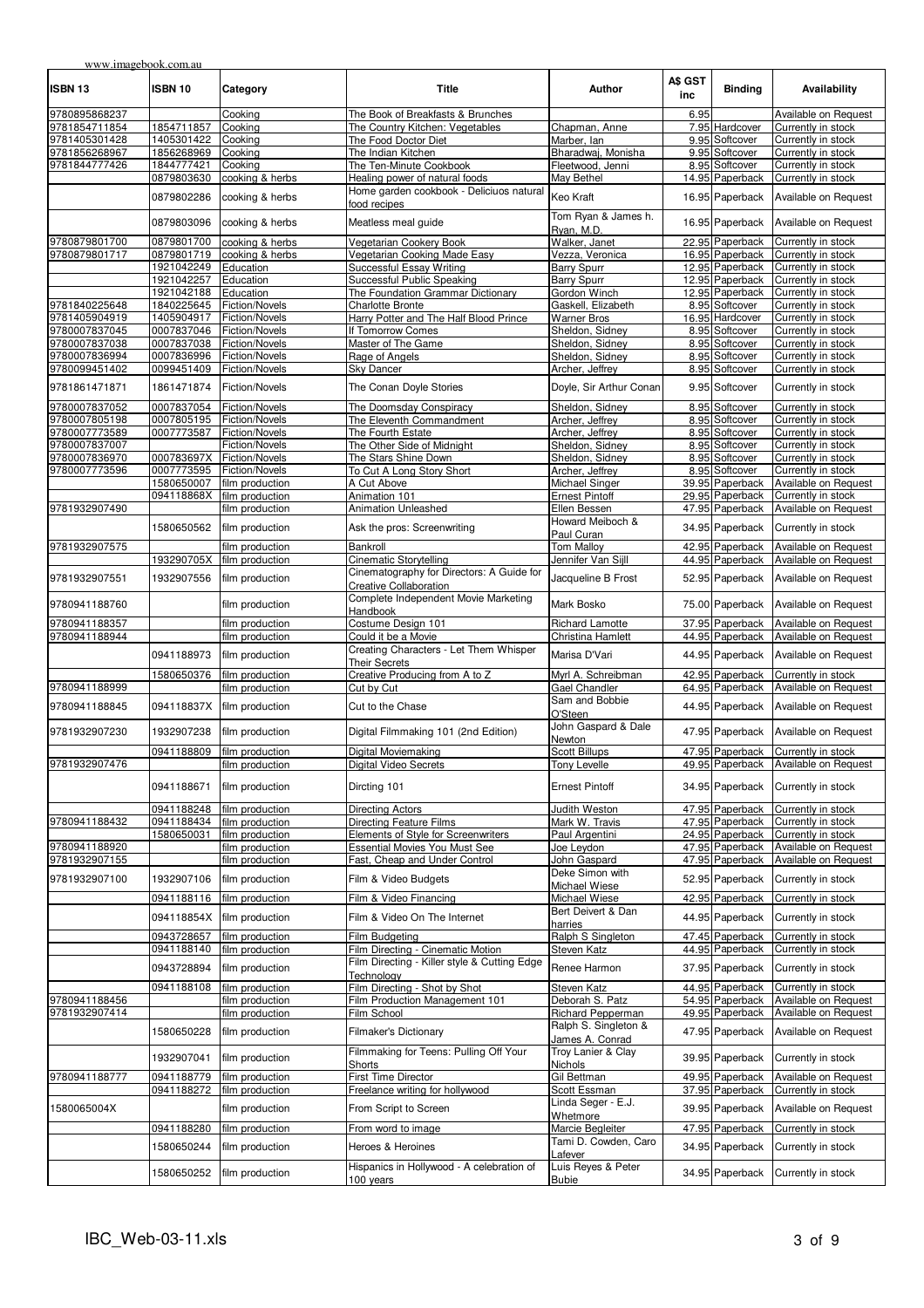| www.imagebook.com.au<br>ISBN 13 | <b>ISBN 10</b>           | Category                           | <b>Title</b>                                                                       | <b>Author</b>                               | A\$ GST<br>inc | <b>Binding</b>                     | Availability                                 |
|---------------------------------|--------------------------|------------------------------------|------------------------------------------------------------------------------------|---------------------------------------------|----------------|------------------------------------|----------------------------------------------|
|                                 | 0941188698               | film production                    | Hitting your mark                                                                  | <b>Steve Carlson</b>                        |                | 29.95 Paperback                    | Available on Request                         |
|                                 | 158065049X               | film production                    | How Not to Audition - Avoiding the                                                 | Ellie Kanner and Denny                      |                | 37.95 Paperback                    | Available on Request                         |
|                                 | 1580650155               | film production                    | Common Mistakes Most Actors Make<br>How Not to Write a Screenplay                  | Martin Flinn<br>Denny Martin Flinn          |                | 34.95 Paperback                    | Currently in stock                           |
|                                 |                          |                                    | How to enter screenplay contestsand                                                |                                             |                |                                    |                                              |
|                                 | 0943728886               | film production                    | Win!                                                                               | Erik Joseph                                 |                | 39.95 Paperback                    | Available on Request                         |
|                                 | 1580650147               | film production                    | How to get the Part Without Falling Apart Margie Harber                            |                                             |                | 37.95 Paperback                    | Currently in stock                           |
| 9781932907070                   |                          | film production                    | Could Have Written a Better Movie                                                  | Derek Rvdall                                |                | 47.95 Paperback                    | Available on Request                         |
| 9781932907148                   |                          | film production                    | I'll Be In My Trailer                                                              | John Badham and                             |                | 47.95 Paperback                    | Available on Request                         |
| 9781932907162                   |                          | film production                    | Independent Film Distribution                                                      | Craig Modderno<br>Phil Hall                 |                | 47.95 Paperback                    | Available on Request                         |
|                                 | 0941188639               | film production                    | Inspirational Hollywood                                                            | Ronald Deutsch                              |                | 19.95 Paperback                    | Currently in stock                           |
| 9781932907582                   | 1932907580               | film production                    | Making It Big in Shorts: The Ultimate                                              | Kim Adelman                                 |                | 37.95 Paperback                    | Currently in stock                           |
|                                 |                          |                                    | Filmmaker's Guide to Short Films<br>Making Money in Voice Overs                    |                                             |                | 29.95 Paperback                    |                                              |
|                                 | 1580650112               | film production                    |                                                                                    | Terri Apple                                 |                |                                    | Currently in stock                           |
| 9781932907513                   | 1932907513               | film production                    | <b>Master Shots</b>                                                                | Christopher Kenworthy                       |                | 39.95 Paperback                    | Available on Request                         |
|                                 | 0941188663               | film production                    | Myth & the movies                                                                  | <b>Stuart Voytilla</b>                      |                | 47.95 Paperback                    | Currently in stock                           |
|                                 | 0943728711               | film production                    | Next - An Actor's Guide to Auditioning                                             | Ellie Kanner and Paul<br>G. Bens. Jr.       |                | 29.95 Paperback                    | Currently in stock                           |
|                                 | 1580650414               | film production                    | Power Screenwriting - The 12 Stages of                                             | Michael Chase Walker                        |                | 39.95 Paperback                    | Available on Request                         |
|                                 |                          |                                    | <b>Story Development</b>                                                           |                                             |                |                                    |                                              |
| 9781932907445                   |                          | film production                    | Producing with Passion                                                             | D. Fadiman, T. Levelle                      |                | 44.95 Paperback                    | Available on Request                         |
| 9780941188876                   |                          | film production                    | Psychology for Screenwriters                                                       | WM. Indick PHD                              |                | 47.95 Paperback                    | Available on Request                         |
| 9781932907391                   | 1932907394               | film production                    | Rewrite                                                                            | Paul Chitlik                                |                | 29.95 Paperback                    | Available on Request                         |
| 9781932907407                   | 1932907408               | film production                    | Romancing the A List                                                               | Christopher Keane                           |                | 34.95 Paperback                    | Available on Request                         |
| 9781932907001                   |                          | film production                    | Save the Cat                                                                       | <b>Blake Snyder</b>                         |                | 39.95 Paperback                    | Available on Request                         |
| 9781932907353                   |                          | film production                    | Save the Cat Goes to the Movies                                                    | <b>Blake Snyder</b>                         |                | 44.95 Paperback                    | Available on Request                         |
|                                 | 0958951209               | film production<br>film production | Screen Acting<br><b>Screen Producing Directing</b>                                 | <b>Brian Adams</b><br><b>Brian Adams</b>    |                | 32.95 Hardcover<br>29.95 A4 Bound  | Currently in stock<br>Currently in stock     |
|                                 | 0941188728               | film production                    | Screenwriting 101                                                                  | NeiLL D. Hicks                              |                | 32.95 Paperback                    | Currently in stock                           |
|                                 | 1932907181               | film production                    | <b>Screenwriting for Teens</b>                                                     | Christina Hamlett                           |                | 34.95 Paperback                    | Available on Request                         |
|                                 | 0941188361               | film production                    | Screenwriting on the internet                                                      | Christopher Wehner                          |                | 32.95 Paperback                    | Currently in stock                           |
|                                 | 158065004X               | film production                    | Secrets of Screenplay Structure                                                    | Linda J. Cowgill                            |                | 34.95 Paperback                    | Currently in stock                           |
| 9781932907209                   | 1932907203               | film production                    | Selling Your Story in 60 Seconds                                                   | Michael Hauge                               |                | 24.95 Paperback                    | Available on Request                         |
| 9781932907148                   | 1932907084               | film production                    | Setting Up Your Scenes                                                             | Richard D. Pepperman                        |                | 47.95 Paperback                    | Available on Request                         |
| 9781932907421                   | 1932907424<br>0941188183 | film production                    | Setting Up Your Shots - 2nd Edition                                                | Jeremy Vineyard<br>Morrie Warshawski        |                | 42.95 Paperback<br>47.95 Paperback | Currently in stock<br>Available on Request   |
| 9780941188265                   |                          | film production<br>film production | Shaking The Money Tree<br>Sound Design                                             | David Sonnenschein                          |                | 39.95 Paperback                    | Available on Request                         |
| 9781932907261                   |                          | film production                    | <b>Special Effects</b>                                                             | Michael Stone                               |                | 59.95 Paperback                    | Available on Request                         |
|                                 | 941188256                | film production                    | Storyboarding 101                                                                  | James Fraioli                               |                | 39.95 Paperback                    | Available on Request                         |
|                                 |                          | film production                    | Student Filmmakers Handbook                                                        | Kodak                                       |                | 24.95 Bound                        | Currently in stock                           |
|                                 | 158065021X               | film production                    | Ten Thousand Bullets                                                               | Christopher Heard                           |                | 34.95 Paperback                    | Currently in stock                           |
|                                 | 1580650139               | film production                    | The actor's encyclopedia of casting<br>directors                                   | Karen Kondazian Eddie<br>Shapiro            |                | 39.95 Paperback                    | Currently in stock                           |
|                                 | 1580650465               | film production                    | The Actor's Guide to Performing                                                    | Madd Harold                                 |                | 39.95 Paperback                    | Available on Request                         |
| 9781932907315                   |                          | film production                    | Shakespeare<br>The Art of Film Funding                                             | Carole Lee Dean                             |                | 47.95 Paperback                    | Available on Request                         |
| 9781932907384                   |                          | film production                    | The Best Screenplay Goes To                                                        | Dir Linda Sega                              |                | 47.95 Paperback                    | Available on Request                         |
|                                 | 1580650163               | film production                    | The Business of Screenwriting                                                      | Ron Suppa                                   |                | 34.95 Paperback                    | Currently in stock                           |
| 9781932907469                   | 1932907467               | film production                    | The Citizen Kane Crash Course in<br>Cinematography                                 | David Worth                                 |                | 37.95 Paperback                    | Currently in stock                           |
| 9781932907094                   |                          | film production                    | The Complete DVD Book                                                              | Chris Gore, Paul<br>Salamoff                |                | 47.95 Paperback                    | Available on Request                         |
|                                 | 1580650244               | film production                    | The Complete Writer's Guide to Heroes &<br>Heroines                                | Tami D. Cowden, Caro<br>LaFever, Sue Viders |                | 34.95 Paperback                    | Currently in stock                           |
| 9780941188494                   | 0941188493               | film production                    | The Crime Writers Reference Guide                                                  | Martin Roth                                 |                | 39.95 Paperback                    | Currently in stock                           |
| 9780941188845                   |                          | film production                    | The Eye is Quicker                                                                 | Richard Pepperman                           |                | 42.95 Paperback                    | Available on Request                         |
| 9780941188784                   | 0941188787               | film production                    | The Film Director's Intuition                                                      | Judith Weston                               |                | 42.95 Paperback                    | Available on Request                         |
|                                 | 0943728517               | film production                    | The Hollywood Job-Hunter's Survival Guide Hugh Taylor                              |                                             |                | 27.95 Paperback                    | Currently in stock                           |
|                                 | 1932907017               | film production                    | The Hollywood Standard                                                             | Christopher Riley                           |                | 34.95 Paperback                    | Currently in stock                           |
|                                 | 0941188574               | film production                    | The Independent Filmmaker's Guide<br>The Invisible Cut - How Editors Make          | Michael Wiese                               |                | 44.95 Paperback                    | Available on Request                         |
| 9781932907537                   | 193290753X               | film production                    | Movie Magic                                                                        | Bobbie O'Steen                              |                | 52.95 Paperback                    | Available on Request                         |
| 9781932907131                   |                          | film production                    | The Moral Premise                                                                  | Stanley Williams P.H.D                      |                | 47.95 Paperback                    | Available on Request                         |
| 9781932907520                   |                          | film production                    | The Perfect Pitch                                                                  | Ken Rotcop                                  |                | 39.95 Paperback                    | Available on Request                         |
| 9781932907179<br>9781932907438  |                          | film production<br>film production | The Power of Film<br>The Power of the Dark Side                                    | Howard Suber<br>Pamela Smith                |                | 47.95 Paperback<br>39.95 Paperback | Available on Request<br>Available on Request |
|                                 |                          |                                    |                                                                                    | Jeremy Robinson and                         |                |                                    |                                              |
|                                 | 1580650538               | film production                    | The Screenplay Workbook                                                            | Tom Mungovan                                |                | 37.95 Paperback                    | Currently in stock                           |
|                                 | 0941188442               | film production                    | The Script-Selling Game                                                            | Kathie Fong Yoneda                          |                | 32.95 Paperback                    | Currently in stock                           |
| 9781932907483                   |                          | film production                    | The Sound Effects Bible                                                            | <b>Ric Viers</b>                            |                | 52.95 Paperback                    | Available on Request                         |
| 9781932907322<br>9781932907025  | 1932907025               | film production<br>film production | The Way of Story<br>The Working Director                                           | Catherine Jones<br>Charles Wilkinson        |                | 42.95 Paperback<br>44.95 Paperback | Available on Request<br>Currently in stock   |
|                                 | 1932907025               | film production                    | The Working Director: How to Arrive,<br>Thrive and Survive in the Director's Chair | Charles Wilkinson                           |                | 47.95 Paperback                    | Available on Request                         |
|                                 | 0941188701               | film production                    | The Writer's Journey - 2 <sup>nd</sup> Edition                                     | Christopher Vogler                          |                | 39.95 Paperback                    | Currently in stock                           |
|                                 | 193290736x               | film production                    | The Writer's Journey - 3rd Edition                                                 | Christopher Vogler                          |                | 44.95 Paperback                    | Currently in stock                           |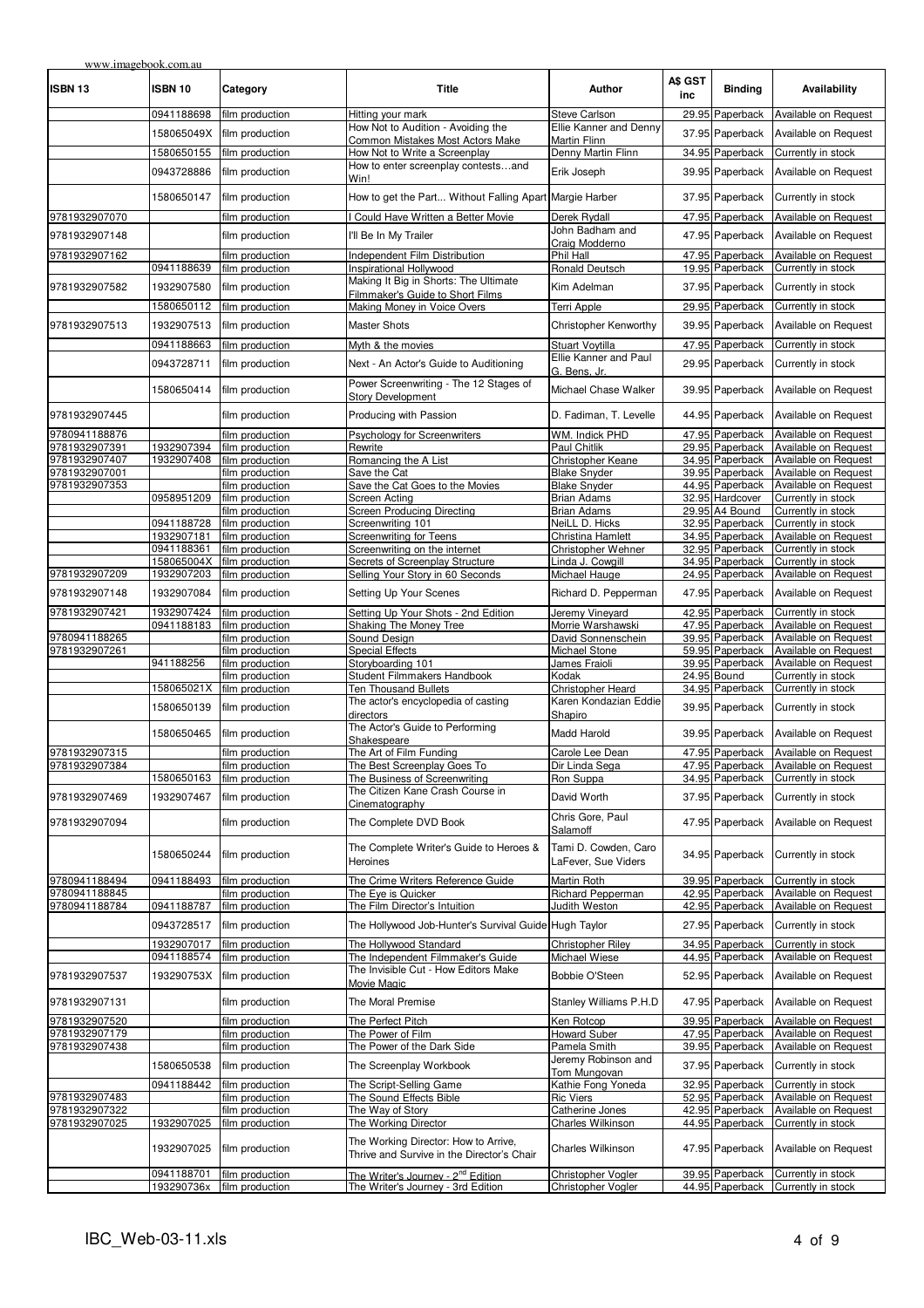| <b>ISBN 13</b>                 | <b>ISBN 10</b>           | Category                            | <b>Title</b>                                                                                                | Author                                 | A\$ GST<br>inc | <b>Binding</b>                     | Availability                                 |
|--------------------------------|--------------------------|-------------------------------------|-------------------------------------------------------------------------------------------------------------|----------------------------------------|----------------|------------------------------------|----------------------------------------------|
|                                | 0941188329               | film production                     | The Writer's Partner                                                                                        | Martin Roth                            |                | 44.95 Paperback                    | Currently in stock                           |
|                                | 0943728509               | film production                     | Top Secrets: Screenwriting                                                                                  | Jurgen Wolff and Kerry<br>Cox          |                | 44.95 Paperback                    | Available on Request                         |
| 978094118838                   |                          | film production                     | What Are You Laughing At?                                                                                   | <b>Brad Schrieber</b>                  |                | 37.95 Paperback                    | Available on Request                         |
|                                | 0943728800               | film production                     | <b>Writing Short Films</b>                                                                                  | Linda J. Cowgill                       |                | 44.95 Paperback                    | Available on Request                         |
| 9780941188395                  | 0941188396               | film production                     | Writing the Action-Adventure Film                                                                           | Neil D Hicks                           |                | 29.95 Paperback                    | Currently in stock                           |
| 9780941188418                  | 0941188418               | film production                     | Writing the Comedy Film: Make 'Em<br>Laugh                                                                  | Stuart Voytilla and<br>Scott Petri     |                | 29.95 Paperback                    | Currently in stock                           |
|                                | 094118840X               | film production                     | Writing the killer treatment                                                                                | Michael Halperin                       |                | 29.95 Paperback                    | Currently in stock                           |
| 9780941188722                  | 0941188299               | film production                     | Writing the Second Act                                                                                      | Michael Halperin Ph.D                  |                | 39.95 Paperback                    | Available on Request                         |
|                                | 0941188469               | film production                     | Writing the Thriller Film                                                                                   | Neill D. Hicks                         |                | 29.95 Paperback                    | Currently in stock                           |
| 9781932907346                  | 1932907343               | film production                     | Writing the TV Drama Series                                                                                 | Pamela Douglas                         |                | 44.95 Paperback                    | Available on Request                         |
| 9781932907568                  | 0943728908               | film production<br>film production  | You Can Act<br>Your kid ought to be in pictures                                                             | D.W. Brown<br>Kelly Ford Kidwell and   |                | 42.95 Paperback<br>29.95 Paperback | Available on Request<br>Currently in stock   |
|                                |                          |                                     |                                                                                                             | Ruth Devorin                           |                |                                    |                                              |
| 9781932907452<br>9780879803513 | 0879803517               | film production<br>Gambling & Poker | Your Screenplay Sucks!<br>An Experts Guide to Winning at Gin                                                | William M Makers<br>Rice, Cy           |                | 39.95 Paperback<br>24.95 Paperback | Available on Request<br>Available on Request |
| 9780879800703                  | 0879800704               | Gambling & Poker                    | How to Win at Poker                                                                                         | Reese, Terence;<br>Watkins, A. T.;     |                | 22.95 Paperback                    | Currently in stock                           |
| 9780879804312                  | 0879804319               | Gambling & Poker                    | Scarne on Dice                                                                                              | Watkins, Anthony T.<br>Scarne, John    |                | 39.95 Paperback                    | Available on Request                         |
| 9780879803285                  | 0879803282               | Gambling & Poker                    | Winning at 21                                                                                               | Archer, John                           |                | 24.95 Paperback                    | Available on Request                         |
| 9780879803452                  | 0879803452               | Gambling & Poker                    | Winning at Craps                                                                                            | Commins, Lloyd T.                      |                | 24.95 Paperback                    | Available on Request                         |
| 9780879803629                  | 0879803622               | Gambling & Poker                    | Winning at Poker                                                                                            | Archer, John                           |                | 24.95 Paperback                    | Available on Request                         |
|                                | 0879803320               | Gambling & Poker                    | Winninig poker systems                                                                                      | Norman Zadeh                           |                | 24.95 Paperback                    | Available on Request                         |
| 9780754808046                  | 0754808041               | Gardening                           | <b>Beautiful Hanging Baskets</b>                                                                            | Donaldson, Stephanie                   |                | 10.95 Hardcover                    | Currently in stock                           |
| 9780304359431<br>9781842156469 | 0304359432<br>1842156462 | Gardening<br>Gardening              | Courtyard and Patio Plants<br>Fresh Blooms                                                                  | Courtier, Jane<br>Eaton, Fiona         |                | 8.95 Softcover<br>7.95 Softcover   | Currently in stock<br>Currently in stock     |
| 9780754812128                  | 075481212X               | Gardening                           | Garden Ornament: Decorative Ideas For                                                                       | Hendy, Jenny                           |                | 9.95 Hardcover                     | Currently in stock                           |
| 9780713487510                  | 0713487518               | Gardening                           | Every Garden<br><b>Ground Cover Plants</b>                                                                  | Fish, Margery                          |                | 8.95 Softcover                     | Currently in stock                           |
| 9781845332990                  | 1845332997               | Gardening                           | John Brookes Garden Design Course                                                                           | Brookes, John                          |                | 14.95 Hardcover                    | Currently in stock                           |
| 9780715324219                  | 0715324217               | Gardening                           | Plants, People and Places: The Plant<br>Lover's Companion                                                   | Brittain, Julia                        |                | 8.95 Softcover                     | Currently in stock                           |
| 9781842158791                  | 1842158791               | Gardening                           | Rose Gardens: A Practical Guide to<br>Growing and Maintaining Roses                                         | Mchoy, Peter                           |                | 8.95 Softcover                     | Available on Request                         |
| 9781842157923                  | 1842157922               | Gardening                           | Seasonal Flower Gardens: A Practical<br>Guide to Gardening Through the Year                                 | McHoy, Peter                           |                | 9.95 Softcover                     | Currently in stock                           |
| 9781843097624                  | 1843097621               | Gardening                           | The Green-Fingered Gardener: Garden<br>Planning, A Practical Guide to Designing<br>and Planting Your Garden | McHoy, Peter                           |                | 8.95 Softcover                     | Currently in stock                           |
|                                | 0879801697               | Gardening                           | Vegetable gardening for beginers                                                                            | Huah Wilbera                           |                | 14.95 Paperback                    | Available on Request                         |
|                                | 087980226X               | Gardening                           | Vegetables for today's gardens                                                                              | R. Milton Carleton                     |                | 14.95 Paperback                    | Available on Request                         |
| 9781842155134<br>9780754809999 | 184215513X<br>0754809994 | Gardening<br>Health                 | Water Plants: The New Plant Library<br>50 Natural Ways To Cure A Headache                                   | Mikolajski, Andrew<br>Airey, Raje (A)  |                | 7.95 Hardcover<br>7.95 Softcover   | Currently in stock<br>Currently in stock     |
| 9781840814781                  | 1840814780               | Health                              | Alexander Technique: Regain Your Natura<br>Poise and Alleviate Stress                                       | MacDonnell, Michele                    |                | 7.95 Softcover                     | Currently in stock                           |
| 9781921077586                  | 1921077581               | Health                              | Allergy and Asthma Relief                                                                                   | <b>Readers Digest</b>                  |                | 14.95 Hardcover                    | Currently in stock                           |
| 9781840814798                  | 1840814799               | Health                              | Ayurveda: Traditional Indian Healing for                                                                    | Morningstar, Sally                     |                | 7.95 Softcover                     | Currently in stock                           |
|                                |                          |                                     | Harmony and Health                                                                                          |                                        |                |                                    |                                              |
| 9780572025687                  | 0572025688               | Health                              | Chinese Medicine Cures Insomnia                                                                             | Flaws, Bob<br>Oliver, Rose; Buck,      |                | 8.95 Softcover                     | Currently in stock                           |
| 9780879804244                  | 0879804246               | Health                              | Coping with Alzheimers                                                                                      | Frances A.                             |                | 19.95 Paperback                    | Currently in stock                           |
| 9781845618407                  | 1845618408               | Health                              | Health-Boosting Juices & Smoothies                                                                          | Igloo Books                            |                | 7.99 Hardcover                     | Currently in stock                           |
| 9780879800482                  | 0879800488               | Health                              | Help Yourself to Better Sight                                                                               | Corbett, Margaret Darst                |                | 19.95 Paperback                    | Currently in stock                           |
| 9780879800529                  | 0879800526               | Health                              | Herbs for Health - How to Grow & use<br>them                                                                | Doole, Louise Evans                    |                | 22.95 Paperback                    | Currently in stock                           |
|                                | 0879800747               | Health                              | How you can stop smoking permanently                                                                        | <b>Ernest Caldwell</b>                 |                | 10.95 Paperback                    | Currently in stock                           |
| 9781843097693                  | 1843097699               | Health                              | Lose Weight, Look Great                                                                                     | Shapland, Kate                         |                | 8.95 Softcover                     | Currently in stock                           |
| 9780879803674                  |                          | Health                              | Myth and Truth About Ginseng<br>Natural Healing Therapies: 350 Tips,                                        | Hou, Joseph P.                         |                | 19.95 Paperback                    | Available on Request                         |
| 9781844762248                  | 1844762246               | Health                              | <b>Techniques and Projects</b>                                                                              | Airey, Raje & Houdret,<br>Jessica      |                | 12.95 Softcover                    | Currently in stock                           |
| 9780754814931                  | 0879801077<br>754814939  | Health<br>Health                    | New Carbohydrate diet counter<br><b>Peaceful Meditations</b>                                                | Patti Lopez Pereira<br>Grey, Francesca |                | 14.95 Paperback<br>9.95 Hardcover  | Available on Request<br>Currently in stock   |
| 9780316732901                  | 0316732907               | Health                              | Pears Pocket Medical Encyclopaedia                                                                          | Drs Brown & Bennett                    |                | 8.95 Softcover                     | Currently in stock                           |
|                                | 0879803584               | Health                              | Reflexology                                                                                                 | Dr. Maybelle Segal                     |                | 19.95 Paperback                    | Currently in stock                           |
|                                | 0879803835               | Health                              | Reflexology for good health                                                                                 | Anna Kaye & Don C.<br>matchan          |                | 19.95 Paperback                    | Currently in stock                           |
| 9781842150016                  | 1842150014               | Health                              | Relax                                                                                                       | Jollands, Beverly                      |                | 7.95 Softcover                     | Currently in stock                           |
| 9781840813821                  | 1840813822               | Health                              | Shiatsu - A Fully Illustrated Guide to a                                                                    | Franzen, Susanne                       |                | 7.95 Softcover                     | Currently in stock                           |
| 9780754814870                  | 0754814874               | Health                              | Safe, Effective Home Treatment<br>Tai Chi                                                                   | Popovic, Andrew                        |                | 14.95 Hardcover                    | Currently in stock                           |
| 9781840814576                  | 1840814578               | Health                              | The New Life Library Herbalism: Using<br>Herbs for Stress Relief and Common<br>Ailments                     | Hawkey, Sue                            |                | 7.95 Softcover                     | Available on Request                         |
| 9781841812816                  | 1841812811               | Health                              | The Taoist Secrets of Long Life and Good                                                                    | Chan, Charles                          |                | 10.95 Softcover                    | Currently in stock                           |
|                                | 0879801778               | Health                              | Health: A Complete Program<br>You Can Learn to Relax                                                        | Dr. Samuel Gulwirth                    |                | 19.95 Paperback                    | Available on Request                         |
|                                |                          |                                     | Ballroom Dancing Step-by-step (Learn to                                                                     |                                        |                |                                    |                                              |
| 9781846810404                  | 184681040X               | Hobbies                             | Waltz, Quickstep, Foxtrot, Tango and Jive)                                                                  | Bottomer, Paul                         |                | 8.95 Softcover                     | Currently in stock                           |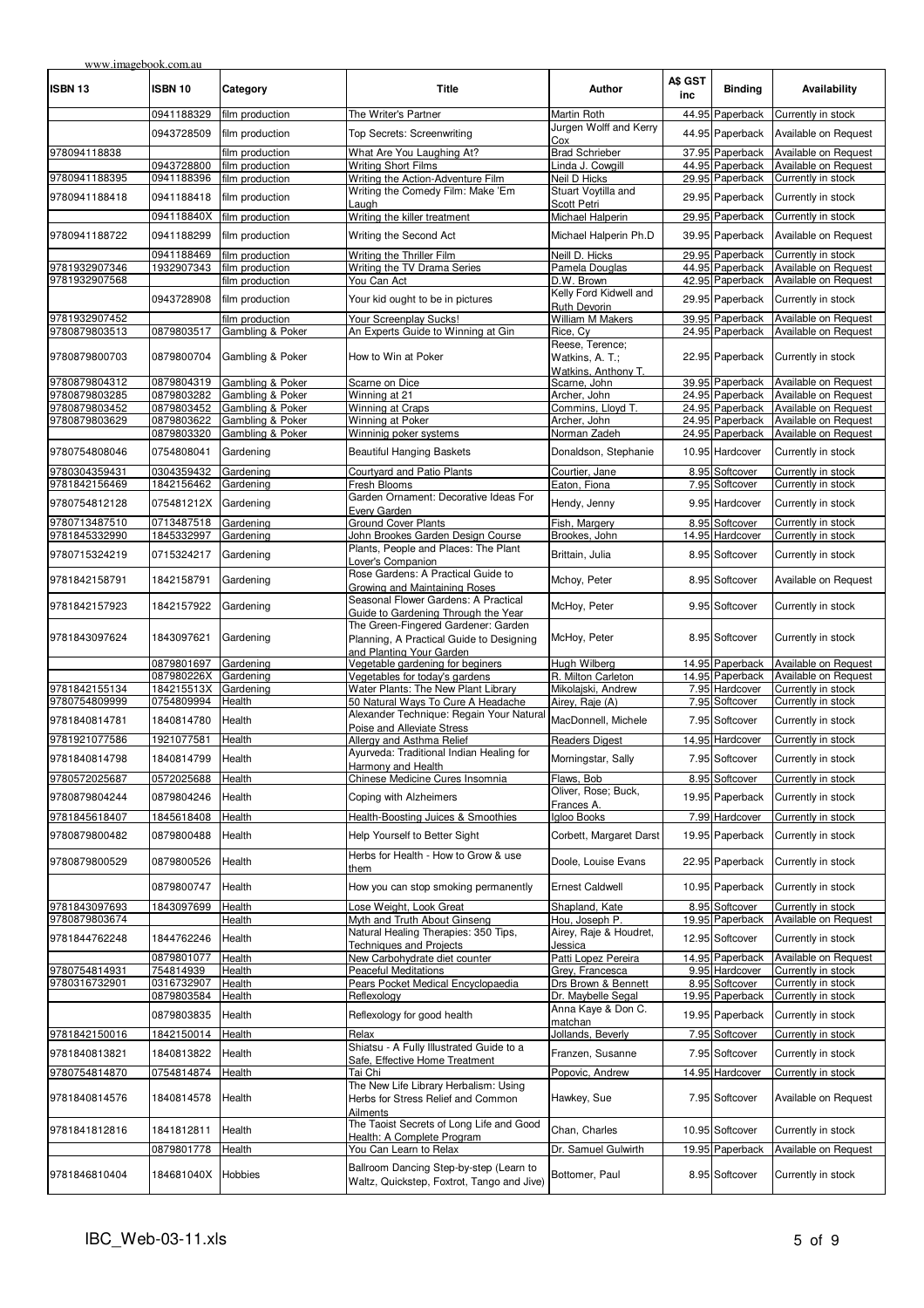| www.imagebook.com.au |            |                                |                                                                                      |                                            |                |                 |                      |
|----------------------|------------|--------------------------------|--------------------------------------------------------------------------------------|--------------------------------------------|----------------|-----------------|----------------------|
| ISBN 13              | ISBN 10    | Category                       | <b>Title</b>                                                                         | Author                                     | A\$ GST<br>inc | <b>Binding</b>  | Availability         |
|                      | 0879803150 | Hobbies                        | Beachcombing for biginners                                                           | Norman Hickin                              |                | 14.95 Paperback | Available on Request |
| 9780879802820        | 0879802820 | Hobbies                        | Blackstone's Modern Card Tricks                                                      | Blackstone, Harry                          |                | 22.95 Paperback | Available on Request |
|                      | 087980260X | <b>Hobbies</b>                 | Blackstone's Secrets of magic                                                        | Harry Blackstone                           |                | 22.95 Paperback | Available on Request |
| 9780879800222        | 0879800224 | Hobbies                        | Coin Collecting for Beginner's                                                       | Hobson, Burton;<br>Reinfeld, Fred          |                | 17.95 Paperback | Available on Request |
| 9781841932705        | 1841932701 | Hobbies                        | Discover Art - Oil Painting                                                          | Chaplin, Mike                              |                | 8.95 Softcover  | Currently in stock   |
|                      | 0879803185 | Hobbies                        | Entertaining with ESP                                                                | Tony Doc Sheils                            |                | 14.95 Paperback | Available on Request |
|                      |            |                                | Four Hundred Fascinating Magic Tricks                                                |                                            |                |                 |                      |
| 9780879802578        | 087980257X | Hobbies                        | You Can Do                                                                           | Thurston, Howard                           |                | 19.95 Paperback | Currently in stock   |
| 9780879802783        | 0879802782 | Hobbies                        | How I Turn Junk Into Fun and Profit                                                  | Sari                                       |                | 16.95 Paperback | Available on Request |
|                      | 087980291X |                                | How to write a hit song and sell it                                                  |                                            |                | 19.95 Paperback | Available on Request |
|                      |            | Hobbies                        |                                                                                      | Tommy Boyce                                |                |                 | Available on Request |
| 9780879803681        | 0879803681 | Hobbies                        | Jokes for All Occasions                                                              | Schock                                     |                | 17.95 Paperback |                      |
| 9780879803896        | 0879803894 | Hobbies                        | Magic for All Ages                                                                   | Gibson, Walter                             |                | 19.95 Paperback | Currently in stock   |
| 9780879803704        | 0879803703 | <b>Hobbies</b>                 | The Joy of Walking                                                                   | Scagnetti, Jack                            |                | 16.95 Paperback | Available on Request |
| 9781846811609        | 1846811600 | Hobbies                        | Tracing Your Family History How To Get<br>Started                                    | Chater, Kathy                              |                | 9.95 Softcover  | Available on Request |
| 18346847             |            | Home                           | STARTING POINT : The Complete Guide<br>To Building & Renovating Your Home            |                                            |                | 14.95 Softcover | Currently in stock   |
| 9781840924060        | 1840924063 | Home                           | The Bathroom Book: Stylish<br>Transformations with Paint, Tiles, Mosaic<br>and Glass | Donovan, Henny                             |                | 8.95 Softcover  | Currently in stock   |
| 9780879802844        | 0879802847 | Horse lovers                   | A Beginner's Guide to Horseback Riding                                               | Wall, Sheila                               |                | 12.95 Paperback | Currently in stock   |
| 9780879802424        | 0879802421 | Horse lovers                   | A Guide to Driving Horses                                                            | Walrond, Sally                             |                | 14.95 Paperback | Available on Request |
| 9780879802394        | 0879802391 | Horse lovers                   | A Practical Guide to Horseshoeing                                                    |                                            |                | 12.95 Paperback | Available on Request |
| 9780879802370        | 0879802375 | Horse lovers                   | American Quarter Horse in Pictures                                                   | Self, Margaret Cabell                      |                | 19.95 Paperback | Available on Request |
| 9780879802196        | 0879802197 | Horse lovers                   | An Expert's Guide to Basic Dressage                                                  | Froissard, Jean                            |                | 14.95 Paperback | Currently in stock   |
| 9780879802738        | 0879802731 | Horse lovers                   | Art of Western Riding                                                                | Jones, Susan Norton                        |                | 18.95 Paperback | Available on Request |
| 9780879801854        |            | Horse lovers                   | <b>Back Yard Foal</b>                                                                | Pittinger, Peggy J.;                       |                | 22.95 Paperback | Available on Request |
|                      |            |                                |                                                                                      | Pittenger, Peggy                           |                |                 |                      |
| 9780879802318        | 0879802316 | Horse lovers                   | Bits - Their History, Use & Misuse                                                   | Taylor, Louise                             |                | 18.95 Paperback | Available on Request |
|                      | 0879802723 | Horse lovers                   | Breaking & Training the driving horse                                                | Doris Ganton                               |                | 18.95 Paperback | Currently in stock   |
| 9780879803346        | 0879803347 | Horse lovers                   | Breaking Your Horse's Bad Habits                                                     | Sumner, Dayton                             |                | 18.95 Paperback | Available on Request |
| 9780879802813        | 0879802812 | Horse lovers                   | Disorders of the Horse and What to Do<br>about it                                    | Hanauer, Elsie                             |                | 12.95 Paperback | Available on Request |
| 9780879801878        | 0879801875 | Horse lovers                   | Dressage - A study of the finer points in<br>riding                                  | Wynmalen, Henry                            |                | 29.95 Paperback | Currently in stock   |
| 9780879803933        | 0879803932 | Horse lovers                   | Drive on                                                                             | Ganton, Doris L                            |                | 18.95 Paperback | Available on Request |
| 9780879801885        | 0879801883 | Horse lovers                   | Equitation                                                                           | Froissard, Jean                            |                | 18.95 Paperback | Available on Request |
| 9780879801892        | 0879801891 | Horse lovers                   | First Aid for Horses                                                                 | Denning, Charles H.                        |                | 18.95 Paperback | Currently in stock   |
| 9780879801908        |            | Horse lovers                   | Fun of Raising a Colt                                                                | Griffith, Frank B.;<br>Griffith, Rubye Mae |                | 24.95 Paperback | Available on Request |
| 9780879801915        | 0879801913 | Horse lovers                   | Fun on Horseback                                                                     | Self, Margaret Cabell                      |                | 16.95 Paperback | Available on Request |
| 9780879801939        | 087980193X | Horse lovers                   | Horse Selection and Care for Beginners                                               | Conn, George H.                            |                | 18.95 Paperback | Currently in stock   |
| 9780879802295        | 0879802294 | Horse lovers                   | <b>Horseback Riding for Beginners</b>                                                | Taylor, Louis                              |                | 18.95 Paperback | Available on Request |
| 9780879801946        | 0879801948 | Horse lovers                   | Horseback Riding Made Easy and Fun                                                   | Coen, Sue Henderson                        |                | 18.95 Paperback | Available on Request |
| 9780879801953        | 0879801956 | Horse lovers                   | Horses - Their Selection, Care and                                                   | Self, Margaret Cabell                      |                | 12.95 Paperback | Currently in stock   |
| 9780879804299        | 0879804297 | Horse lovers                   | Handling<br>How to Cure Behaviour Problems in                                        | McBane, Susan                              |                | 24.95 Paperback | Available on Request |
|                      |            |                                | Horses                                                                               |                                            |                |                 |                      |
|                      | 0879802537 | Horse lovers                   | Hunter in pictures                                                                   | Self, Margaret Cabell                      |                | 14.95 Paperback | Available on Request |
| 9780879802417        | 0879802413 | Horse lovers                   | Illustrated Book of the Horse                                                        | Sidnev. S                                  |                | 18.95 Paperback | Available on Request |
| 9780879801960        | 0879801964 | Horse lovers                   | Illustrated Horseback Riding for Beginners                                           | Mellin, Jeanne                             |                | 12.95 Paperback | Available on Request |
|                      |            |                                |                                                                                      |                                            |                |                 |                      |
| 9780879802943        | 0879802944 | Horse lovers                   | Know All about Horses                                                                | Disston, Harry                             |                | 12.95 Paperback | Currently in stock   |
|                      | 0879801999 | Horse lovers                   | Police horses                                                                        | <b>Judith Campbell</b>                     |                | 14.95 Paperback | Available on Request |
| 9780879802479        | 0879802472 | Horse lovers                   | <b>Practical Horse Psychology</b>                                                    | Williams, Moyra                            |                | 18.95 Paperback | Available on Request |
| 9780879802004        | 0879802006 | Horse lovers                   | <b>Problem Horses</b>                                                                | Summerhays, Reginald<br>S.                 |                | 19.95 Paperback | Available on Request |
| 9780879803339        | 0879803339 | Horse lovers                   | Reinsman of the West - Bridles and Bits                                              | Connell, Ed                                |                | 18.95 Paperback | Available on Request |
| 9780879802523        | 0879802529 | Horse lovers                   | Ride Western                                                                         | Taylor                                     |                | 14.95 Paperback | Available on Request |
| 9780879802011        | 0879802014 | Horse lovers                   | Schooling Your Young Horse                                                           | Wheatley, George                           |                | 14.95 Paperback | Available on Request |
| 9780879802585        | 0879802588 | Horse lovers                   | Stable Management for the Owner-Groom                                                | Wheatley, George                           |                | 14.95 Paperback | Available on Request |
| 9780879802356        | 0879802359 | Horse lovers                   | The Complete Training of Horse and Rider<br>in the Principles of Classical           | Podhajsky, Alois                           |                | 29.95 Paperback | Currently in stock   |
| 9780879801922        | 0879801921 | Horse lovers                   | Horsemanship<br>The Horse Owners Concise Guide                                       | Hanauer, Elsie                             |                | 14.95 Paperback | Available on Request |
| 9780879803087        | 0879803088 | Horse lovers                   | The Lame Horse - Causes, Symptoms &                                                  | Rooney, James R.                           |                | 34.95 Paperback | Available on Request |
|                      |            |                                | Treatment                                                                            |                                            |                |                 |                      |
| 9780879804466        | 0879804467 | Horse lovers                   | <b>Understanding Horses</b>                                                          | Langley, Garda                             |                | 29.95 Paperback | Available on Request |
| 9780879803605        | 0879803606 | Horse lovers                   | You and Your Pony                                                                    | Healey, Pepper M.                          |                | 14.95 Paperback | Currently in stock   |
| 9780879803315        | 0879803312 | Horse lovers                   | Your Pony Book                                                                       | Weiderhold, Hermann                        |                | 9.95 Paperback  | Currently in stock   |
|                      | 0879802650 | horse players winning          | Betting horses to win                                                                | Les Conklin                                |                | 17.95 Paperback | Available on Request |
|                      |            | quide                          |                                                                                      |                                            |                |                 |                      |
|                      | 0879803193 | horse players winning<br>quide | Eliminate the losers                                                                 | <b>Bob McKnight</b>                        |                | 17.95 Paperback | Available on Request |
|                      | 0879802669 | horse players winning<br>quide | How to pick winning horses                                                           | <b>Bob McKnight</b>                        |                | 22.95 Paperback | Available on Request |
|                      | 0879802677 | horse players winning<br>guide | How you can beat the races                                                           | Jack Kavanagh                              |                | 22.95 Paperback | Available on Request |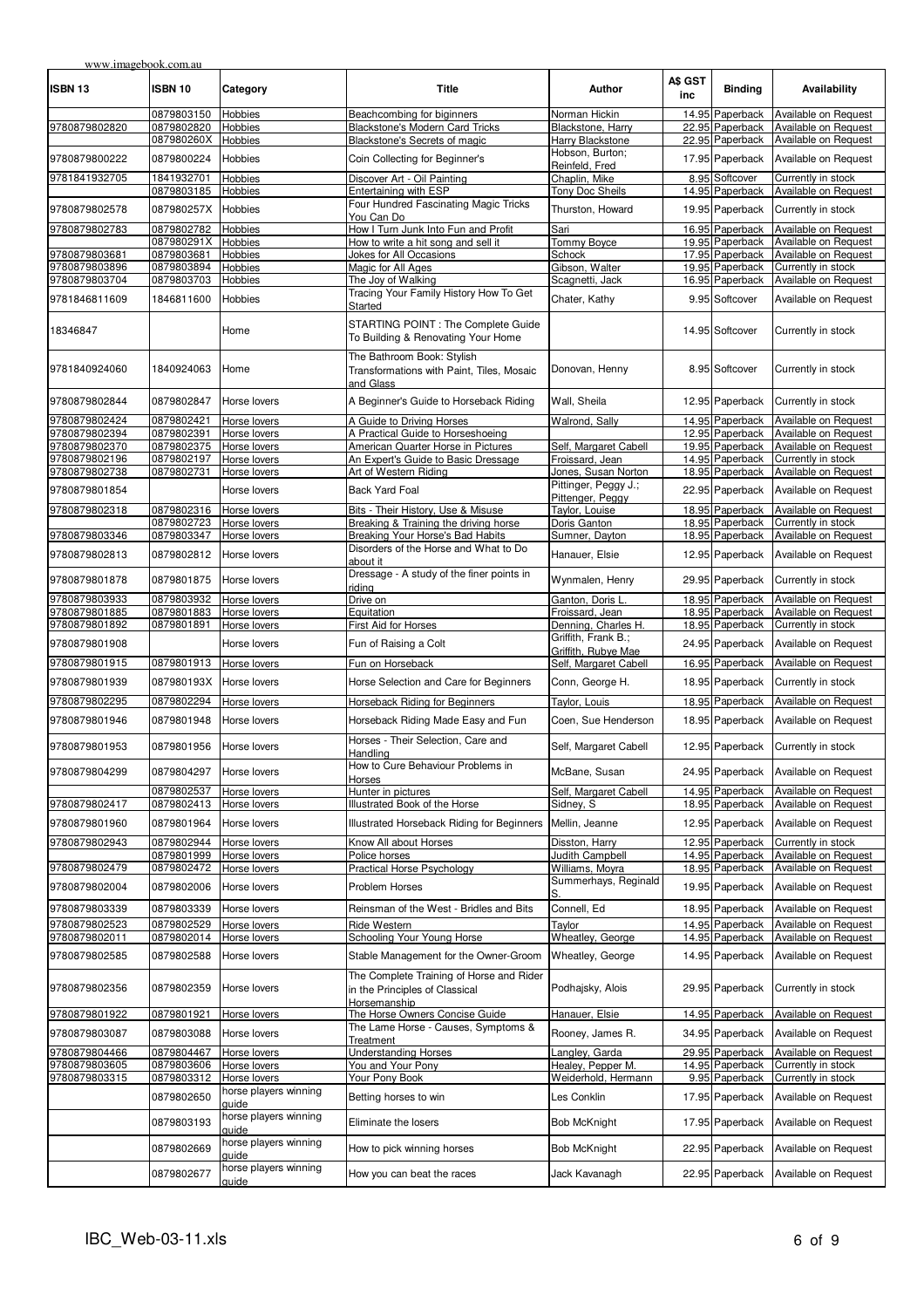| <b>ISBN 13</b>                 | <b>ISBN 10</b>           | Category                                           | <b>Title</b>                                                                  | Author                                     | A\$ GST<br>inc | <b>Binding</b>                     | Availability                                 |
|--------------------------------|--------------------------|----------------------------------------------------|-------------------------------------------------------------------------------|--------------------------------------------|----------------|------------------------------------|----------------------------------------------|
|                                | 0879802685               | horse players winning<br>guide                     | Making money at the races                                                     | David Barr                                 |                | 22.95 Paperback                    | available on Request                         |
|                                | 0879802693               | horse players winning<br>quide                     | Payday at the races                                                           | Les Conklin                                |                | 22.95 Paperback                    | Available on Request                         |
| 9780879802707                  | 0879802707               | horse players winning<br>auide                     | Smart Handicapping Made Easy                                                  | Bauman, William                            |                | 22.95 Paperback                    | Available on Request                         |
| 9780879803209                  | 0879803207               | horse players winning<br>guide                     | Success at Harness Racing                                                     | Meadow, Barry                              |                | 17.95 Paperback                    | Available on Request                         |
|                                | 0879803827               | humour                                             | 2,000 New laughs for speakers                                                 | <b>Bob Orben</b>                           |                | 17.95 Paperback                    | Available on Request                         |
|                                | 0879804254               | humour                                             | 2,400 jokes to brighten your speeches                                         | <b>Bob Orben</b>                           |                | 17.95 Paperback                    | Available on Request                         |
|                                | 0879803878               | humour                                             | 2,500 Jokes to starteem laughing                                              | Bob Orben                                  |                | 17.95 Paperback                    | Available on Request                         |
|                                | 0879803231               | humour                                             | Joke Teller's handbook                                                        | <b>Bob Orben</b>                           |                | 17.95 Paperback                    | Available on Request                         |
| 9780879800024                  |                          | Hypnosis                                           | Advanced Techniques of Hypnosis                                               | Melvin Powers                              |                | 19.95 Paperback                    | Available on Request                         |
| 9780879800215                  |                          | Hypnosis                                           | Childbirth with Hypnosis                                                      | Kroger, William S.                         |                | 19.95 Paperback                    | Available on Request                         |
| 9780879800659                  |                          | Hypnosis                                           | How to Stop Smoking Thru Self-Hypnosis<br>How You Can Bowl Better Using Self- | Lecron, Leslie M.                          |                | 19.95 Paperback                    | Available on Request                         |
| 9780879800710                  | 0879800712               | Hypnosis                                           | Hypnosis                                                                      | Heise, Jack                                |                | 19.95 Paperback                    | Available on Request                         |
| 9780879804497                  | 0879804491               | Hypnosis                                           | Hypnosis - What it is, How to use it                                          | Wolberg, Lewis R.                          |                | 19.95 Paperback                    | Available on Request                         |
| 9780879800758<br>9780879800765 | 0879800755<br>0879800763 | <b>Hypnosis</b><br>Hypnosis                        | Hypnosis and Self-hypnosis<br>Hypnotism                                       | Hollander, Bernard<br>Sextus               |                | 19.95 Paperback<br>19.95 Paperback | Available on Request<br>Available on Request |
| 9780879800789                  |                          | Hypnosis                                           | <b>Hypnotism Made Easy</b>                                                    | Wynn, Ralph                                |                | 19.95 Paperback                    | Available on Request                         |
| 9780879800796                  | 0879800798               | Hypnosis                                           | Hypnotism Made Practical                                                      | Orton, J.Louis                             |                | 19.95 Paperback                    | Available on Request                         |
|                                | 087980100X               | Hypnosis                                           | Modern Hypnosis                                                               | Lesley Kurtin &<br>Salvadore Russo Ph.D    |                | 19.95 Paperback                    | Available on Request                         |
| 9780879801083                  | 0879801085               | Hypnosis                                           | New Concepts of Hypnosis                                                      | Gindes, Bernard C                          |                | 19.95 Paperback                    | Available on Request                         |
|                                | 0879802332               | <b>Hypnosis</b>                                    | New self hypnosis                                                             | Paul Adams                                 |                | 19.95 Paperback                    | Available on Request                         |
| 9780879801199                  | 0879801190               | Hypnosis                                           | Post Hypnotic Instructions                                                    | Furst                                      |                | 19.95 Paperback                    | Available on Request                         |
|                                | 0879801220               | Hypnosis                                           | Practical quide to self hypnosis                                              | <b>Melvin Powers</b>                       |                | 19.95 Paperback                    | Currently in stock                           |
| 9780879801236                  | 0879801239               | Hypnosis                                           | <b>Practical Hypnotism</b>                                                    | Magonet, Philip;<br>Magonet, A. Philip     |                | 19.95 Paperback                    | Available on Request                         |
| 9780879801359                  |                          | Hypnosis                                           | Secrets of Hypnotism                                                          | Van Pelt, Sydney J.                        |                | 19.95 Paperback                    | Available on Request                         |
| 9780879801397                  | 0879801395               | Hypnosis                                           | Self-Hypnosis                                                                 | Sparks, Laurance;                          |                | 19.95 Paperback                    | Available on Request                         |
|                                | 0879801387               | Hypnosis                                           | Self-Hypnosis - It's theory technique &<br>application                        | Sparks, Laurence<br><b>Melvin Powers</b>   |                | 19.95 Paperback                    | Available on Request                         |
| 9780879801625                  | 087980162X               | Hypnosis                                           | Therapy Through Hypnosis                                                      | Raphael H. Rhodes                          |                | 19.95 Paperback                    | Currently in stock                           |
| 9780879801403                  |                          | Judaica                                            | Service of the Heart                                                          | Garfiel, Evelyn                            |                | 22.95 Paperback                    | Available on Request                         |
|                                | 0879801506               | Judaica                                            | Story of Israel in Coins                                                      | Jean & Maurice Gould<br>Maxim & Gabriel    |                | 14.95 Paperback                    | Available on Request                         |
|                                | 0879801514               | Judaica                                            | Story of Israel in Stamps                                                     | Shamir                                     |                | 9.95 Paperback                     | Available on Request                         |
| 9780879801663                  | 0879801662               | Judaica                                            | Tonque of the Prophets                                                        | St.John, Robert                            |                | 29.95 Paperback                    | Available on Request                         |
|                                | 087980336X               | Just for Women                                     | Cosmopolitan's Hang-Up handbook                                               | Brown, Helen Gurley                        |                | 16.95 Paperback                    | Available on Request                         |
| 9780879803551                  | 087980355X               | Just for Women                                     | Cosmopolitan's Love Book - A guide to<br>ecstacy in bed                       | Brown, Helen Gurley                        |                | 22.95 Paperback                    | Available on Request                         |
| 9780879803377                  |                          | Just for Women                                     | Cosmopolitan's New Etiquette Guide                                            | Brown, Helen Gurley                        |                | 24.95 Paperback                    | Available on Request                         |
| 9780879803643                  | 0879803649               | Just for Women                                     | I Am a Complete Woman                                                         | Sweeney, Karen O.;<br>Hagopian, Doris      |                | 16.95 Paperback                    | Available on Request                         |
|                                | 0879803215               | Just for Women                                     | Just for Women - A guide to the Female<br>body                                | Richard E. Sand M.D.                       |                | 19.95 Paperback                    | Available on Request                         |
|                                | 0879801468               | Just for Women                                     | Sexually adequate Female                                                      | Frank S. Caprio, M.D.                      |                | 19.95 Paperback                    | Currently in stock                           |
| 9780732278748                  | 0732278740               | Just for Women                                     | Star Babies: Astrology For Babies And<br>Their Parents                        | Hope, Helen                                |                | 7.95 Softcover                     | Currently in stock                           |
| 9781594481482                  | 1594481482               | Just for Women                                     | Trinny and Susannah: What You Wear<br>Can Change Your Life                    | Constantine, Susannah<br>& Woodall, Trinny |                | 12.95 Softcover                    | Currently in stock                           |
| 9780879803780                  | 0879803789               | Just for Women                                     | What the Stars Reveal about the Men in<br>Your Life                           | White, Thelma                              |                | 16.95 Paperback                    | Currently in stock                           |
|                                | 0879803738               | mail order                                         | How to get rich in mail order                                                 | Melvin Powers                              |                | 42.95 Paperback                    | Currently in stock                           |
|                                |                          | mail order                                         | How To Succeed In Mail Order                                                  | <b>Brian Adams</b>                         | 125.00 Kit     |                                    | Currently in stock                           |
| 9780879803797                  | 0879803795               | mail order                                         | How To Write Good Advertisement                                               | Schwab, Victor O.                          |                | 42.95 Paperback                    | Currently in stock                           |
| 9780879803940                  | 0879803940               | mail order                                         | Mail Order Made Easy                                                          | Brumbaugh, J. Frank                        |                | 42.95 Paperback                    | Available on Request<br>Currently in stock   |
| 9780879804039                  | 0879804351<br>0879804033 | mail order<br>Marriage, Sex & Parenting            | Making money with classified ads<br>A guide to becoming a Sexually Fulfilled  | Melvin Powers<br>Copelan, Rachel           |                | 42.95 Paperback<br>19.95 Paperback | Available on Request                         |
| 9780879800000                  | 0879800003               | Marriage, Sex & Parenting                          | Man<br>Ability to Love                                                        | Fromme, Allan                              |                | 22.95 Paperback                    | Available on Request                         |
| 9780749925161                  | 0749925167               | Marriage, Sex & Parenting                          | Babe Bible: Essential Advice On                                               | Naik, Anita                                |                | 8.95 Softcover                     | Currently in stock                           |
|                                | 0879803363               | Marriage, Sex & Parenting                          | Everything You Need To Know<br>Cosmopolitan's guide to Marvellous Men         | Brown, Helen Gurley                        |                | 16.95 Paperback                    | Available on Request                         |
|                                | 0879800445               |                                                    | Marriage, Sex & Parenting Guide to successful marriage                        | Drs. Albert Ellis &                        |                | 19.95 Paperback                    | Available on Request                         |
|                                | 0879802081               | Marriage, Sex & Parenting                          | How to raise an emotionally healthy, happy                                    | Robert Harper<br>Albert Ellis, Ph.D.       |                | 19.95 Paperback                    | Currently in stock                           |
|                                |                          |                                                    | child<br>Kama Sutra: Including Seven Spiritual                                |                                            |                |                                    |                                              |
| 9781852273859                  |                          | Marriage, Sex & Parenting                          | Laws of Love                                                                  | Deepak Chopra                              |                | 16.95 hardcover                    | Currently in stock                           |
| 9780879801069                  | 0879801069               |                                                    | Marriage, Sex & Parenting New Approaches to Sex in Marriage                   | Eichenlaub, John E.                        |                | 19.95 Paperback                    | Currently in stock                           |
| 9780879804190                  | 087980419X               | Marriage, Sex & Parenting Parent Survival Training |                                                                               | Silverman, Marvin;<br>Lustig, David        |                | 29.95 Paperback                    | Currently in stock                           |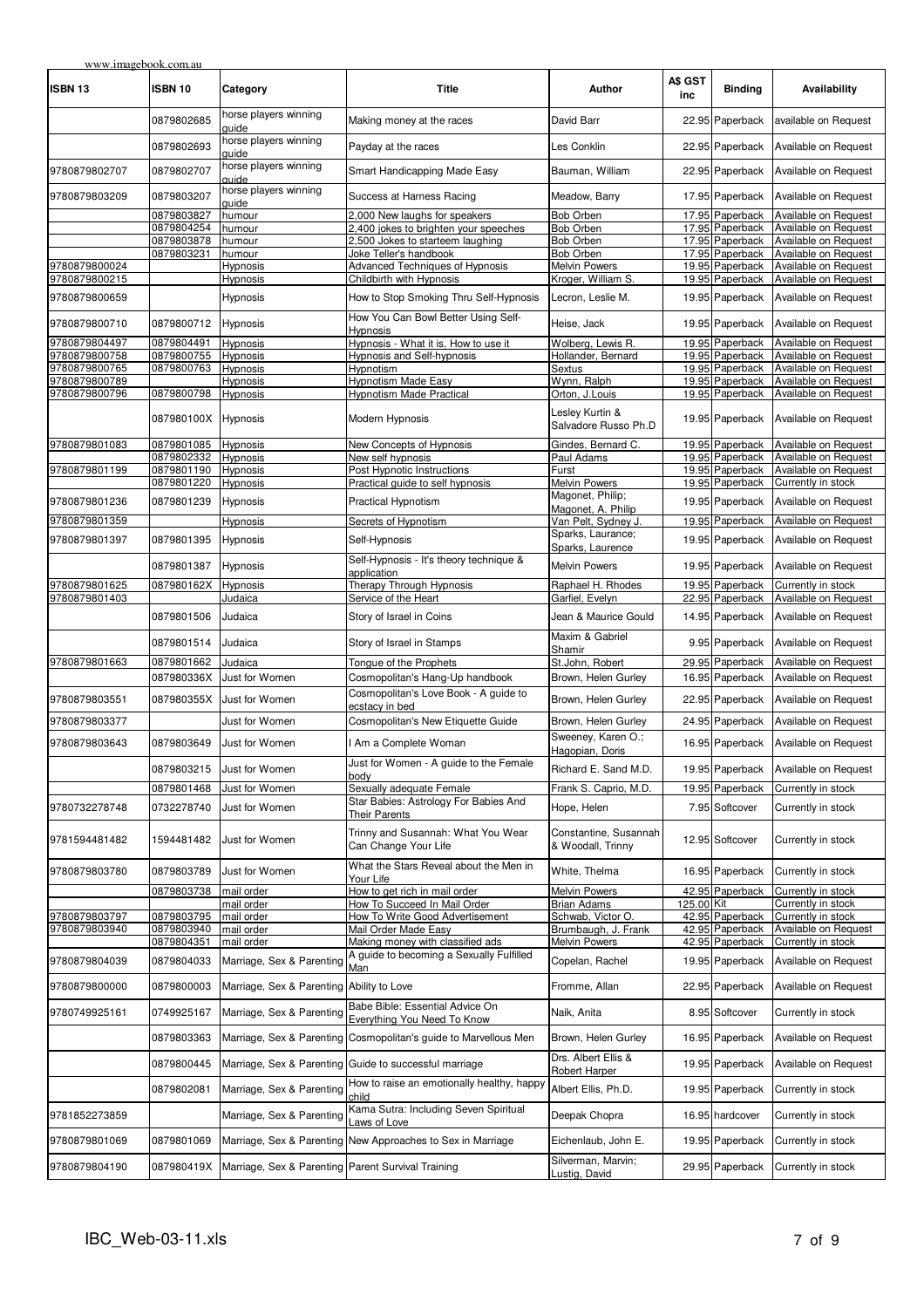| www.imagebook.com.au |                          |                                                    |                                                                        |                                                     |                |                                    |                                            |
|----------------------|--------------------------|----------------------------------------------------|------------------------------------------------------------------------|-----------------------------------------------------|----------------|------------------------------------|--------------------------------------------|
| ISBN 13              | ISBN 10                  | Category                                           | <b>Title</b>                                                           | Author                                              | A\$ GST<br>inc | <b>Binding</b>                     | Availability                               |
| 9780879801472        | 0879801476               | Marriage, Sex & Parenting Sexually Adequate Male   |                                                                        | Caprio, Frank Samuel                                |                | 19.95 Paperback                    | Currently in stock                         |
| 9780879804022        | 0879804025               | Marriage, Sex & Parenting Sexually Fulfilled Woman |                                                                        | Copelan, Rachel                                     |                | 19.95 Paperback                    | Available on Request                       |
| 9780879804145        | 0879804149               | Marriage, Sex & Parenting Staying in Love          |                                                                        | Kristy, Norton F.                                   |                | 19.95 Paperback                    | Currently in stock                         |
| 9781846812712        |                          |                                                    | Marriage, Sex & Parenting The Best-Ever Illustrated Sex Handbook       | Judy Bastyra                                        |                | 9.95 Paperback                     | Currently in stock                         |
|                      |                          | Metaphysics/New Age<br>Metaphysics/New Age         | 1500 Ways to Escape Human Jungle<br>700 Inspiring Guides to a New Life | Vernon Howard<br>Vernon Howard                      |                | 24.95 Paperback<br>24.95 Paperback | Available on Request<br>Currently in stock |
|                      |                          | Metaphysics/New Age                                | A Treasury of Trueness                                                 | Vernon Howard                                       |                | 24.95 Paperback                    | Currently in stock                         |
| 9780879802172        |                          | Metaphysics/New Age                                | Book of Talismans, Amulets and Zodiacal<br>Gems                        | Pavitt, William Thomas;<br>Pavitt, Kate             |                | 24.95 Paperback                    | Available on Request                       |
| 9780879800239        | 0879800232               | Metaphysics/New Age                                | Concentration - A guide to mental mastery                              | Sadhu, Mouni                                        |                | 24.95 Paperback                    | Available on Request                       |
|                      |                          | Metaphysics/New Age                                | Cosmic Command                                                         | Vernon Howard                                       |                | 24.95 Paperback                    | Currently in stock                         |
|                      |                          | Metaphysics/New Age                                | Esoteric Encyclopedia of Eternal Knowledge Vernon Howard               |                                                     |                | 24.95 Paperback                    | Available on Request                       |
|                      |                          | Metaphysics/New Age                                | <b>Esoteric Mind Power</b>                                             | Vernon Howard                                       |                | 24.95 Paperback                    | Currently in stock                         |
|                      | 0879803509               | Metaphysics/New Age                                | Extra Terrestrial Intelligence - The first<br>encounter                |                                                     |                | 19.95 Paperback                    | Available on Request                       |
| 9781843097785        | 1843097788               | Metaphysics/New Age                                | How to Predict The Future                                              | Baggot, Andy &<br>Bourne, David &<br>Mendoza, Staci |                | 8.95 Softcover                     | Currently in stock                         |
|                      | 0879800666               | Metaphysics/New Age                                | How to understand you dreams                                           | Geoffrey A. Dudley                                  |                | 14.95 Paperback                    | Currently in stock                         |
| 9781843091530        | 1843091534               | Metaphysics/New Age                                | I China                                                                | Adcock, William                                     |                | 7.95 Softcover                     | Currently in stock                         |
|                      |                          | Metaphysics/New Age                                | <b>Inspire Yourself</b>                                                | Vernon Howard                                       |                | 24.95 Paperback                    | Currently in stock                         |
|                      | 087980212X               | Metaphysics/New Age                                | Magician - His training and work                                       | W.E. Butler                                         |                | 22.95 Paperback                    | Available on Request                       |
| 9780879800963        | 0879800968               | Metaphysics/New Age                                | Meditation                                                             | Sadhu, Mouni                                        |                | 19.95 Paperback                    | Currently in stock                         |
| 9780879801021        | 0879801026               | Metaphysics/New Age                                | Modern Numerology                                                      | Goodman, Morris C.                                  |                | 19.95 Paperback                    | Available on Request                       |
| 9780879801090        |                          | Metaphysics/New Age                                | Numerology - Its facts and secrets                                     | Taylor, Ariel Yvon;<br>Hyer, H.Warren               |                | 19.95 Paperback                    | Available on Request                       |
|                      | 0879803762               | Metaphysics/New Age                                | Numerology made easy                                                   | W. Mykian                                           |                | 19.95 Paperback                    | Available on Request                       |
| 9780879801144        | 087980114X               | Metaphysics/New Age                                | <b>Palmistry Made Easy</b>                                             | Gettings, Fred                                      |                | 19.95 Paperback                    | Available on Request                       |
| 9780879801151        | 0879801158               | Metaphysics/New Age                                | <b>Palmistry Made Practical</b>                                        | Squire, Elizabeth<br>Daniels                        |                | 19.95 Paperback                    | Available on Request                       |
|                      |                          | Metaphysics/New Age                                | Pathways to Perfect Living                                             | Vernon Howard                                       |                | 24.95 Paperback                    | Available on Request                       |
| 9780879801250        | 0879801255               | Metaphysics/New Age                                | Prophecy in Our Time                                                   | Ebon, Martin                                        |                | 14.95 Paperback                    | Available on Request                       |
|                      |                          | Metaphysics/New Age                                | Psycho-Pictography                                                     | Vernon Howard                                       |                | 24.95 Paperback                    | Available on Request                       |
|                      |                          | Metaphysics/New Age                                | Secrets for Higher Success                                             | Vernon Howard                                       |                | 24.95 Paperback                    | Currently in stock                         |
|                      |                          | Metaphysics/New Age                                | Solved - The Mystery of Life                                           | Vernon Howard                                       |                | 24.95 Paperback                    | Available on Request                       |
|                      | 0879802456               | Metaphysics/New Age<br>Metaphysics/New Age         | Superstition - Are you superstitious?<br>The Mystic Masters Speak      | Eric Maple<br>Vernon Howard                         |                | 14.95 Paperback<br>24.95 Paperback | Available on Request<br>Currently in stock |
|                      |                          | Metaphysics/New Age                                | The Mystic Path to Cosmic Power                                        | Vernon Howard                                       |                | 24.95 Paperback                    | Currently in stock                         |
| 9781840813876        | 1840813873               | Metaphysics/New Age                                | The New Life Library Tai Chi: Flowing                                  | Tucker, Paul                                        |                | 7.95 Softcover                     | Currently in stock                         |
|                      |                          | Metaphysics/New Age                                | Movements for Harmoney and Balance<br>The Power of Esoterics           | Vernon Howard                                       |                | 24.95 Paperback                    | Available on Request                       |
|                      |                          | Metaphysics/New Age                                | The Power of Your Supermind                                            | Vernon Howard                                       |                | 24.95 Paperback                    | Currently in stock                         |
| 9780879801588        | 0879801581               | Metaphysics/New Age                                | The Tarot of the Bohemians                                             | Papus                                               |                | 24.95 Paperback                    | Available on Request                       |
|                      |                          | Metaphysics/New Age                                | There is a Way Out                                                     | Vernon Howard                                       |                | 24.95 Paperback                    | Currently in stock                         |
|                      |                          | Metaphysics/New Age                                | <b>Treasury of Positive Answers</b>                                    | Vernon Howard                                       |                | 24.95 Paperback                    | Currently in stock                         |
| 9780879802486        | 0879802480               | Metaphysics/New Age                                | Ways to Self-Realization                                               | Sadhu, Mouni                                        |                | 24.95 Paperback                    | Currently in stock                         |
| 9780879801731        | 0879801735               | Metaphysics/New Age                                | Witchcraft, Magic and Occultism - A<br><b>Fascinating History</b>      | Crow, W.B.                                          |                | 24.95 Paperback                    | Available on Request                       |
| 9780879801748        | 0879801743               | Metaphysics/New Age                                | Witchcraft: the Sixth Sense                                            | Glass, Justin                                       |                | 14.95 Paperback                    | Currently in stock                         |
|                      |                          | Metaphysics/New Age                                | Your Power of Natural Knowing                                          | Vernon Howard                                       |                | 24.95 Paperback                    | Currently in stock                         |
|                      | 0879804408               | Sales Help and Motivation                          | How To Make \$100,000 a Year In Sales                                  | Albert Winnikoff                                    |                | 29.95 Paperback                    | Currently in stock                         |
|                      | 0879804122               | Sales Help and Motivation                          | <b>Sales Cybernetics</b>                                               | <b>Brian Adams</b>                                  |                | 29.95 Hardcover                    | Currently in stock                         |
|                      | 0958951225               | Sales Help and Motivation                          | <b>Sales Cybernetics</b>                                               | <b>Brian Adams</b>                                  |                | 24.95 Paperback                    | Currently in stock                         |
|                      |                          | Sales Help and Motivation                          | Sales Cybernetics - Study Kit (Attache<br>Case)                        | <b>Brian Adams</b>                                  | 275.00 Kit     |                                    | Currently in stock                         |
|                      |                          | Sales Help and Motivation                          | Sales Cybernetics - Study Kit<br>(Compendium)                          | <b>Brian Adams</b>                                  | 225.00 Kit     |                                    | Currently in stock                         |
| 97809805960-21       |                          | Sales Help and Motivation                          | Sales Cybernetics: Psychology of Selling                               | <b>Brian Adams</b>                                  |                | 47.95 2 CD's                       | Currently in stock                         |
| 9780879804169        | 0879804165               | Sales Help and Motivation                          | Selling Power of a Woman                                               | WALTERS                                             |                | 14.95 Paperback                    | Available on Request                       |
| 97809805960-45       |                          | Self Help                                          | <b>Achieving Greater Success</b><br>(Lecture/Seminar)                  | Brian Adams                                         | 24.95 1 CD     |                                    | Currently in stock                         |
|                      | 0879804416               | Self Help                                          | Change your voice, change your life                                    | Morton Cooper, Ph.D.                                |                | 17.95 Paperback                    | Available on Request                       |
|                      | 0879804181               | Self Help                                          | Charisma - How to get that special magic                               | Marcia Grad                                         |                | 17.95 Paperback                    | Currently in stock                         |
|                      | 0879803002<br>0879800313 | Self Help                                          | Daily power for joyful living                                          | Dr. Donald Curtis                                   |                | 19.95 Paperback<br>14.95 Paperback | Available on Request<br>Currently in stock |
| 9780879800314        | 0879803398               | Self Help<br>Self Help                             | Dynamic Thinking<br>Greatest power in the universe                     | <b>Melvin Powers</b><br>U.S. Anderson               |                | 27.95 Paperback                    | Currently in stock                         |
| 9780879800383        | 0879800380               | Self Help                                          | Grow Rich While You Sleep                                              | Sweetland, Ben                                      |                | 17.95 Paperback                    | Currently in stock                         |
|                      | 0879804300               | Self Help                                          | Grow Rich with your million dollar mind                                | <b>Brian Adams</b>                                  |                | 24.95 Paperback                    | Currently in stock                         |
|                      | 0958951233               | Self Help                                          | Grow Rich with your million dollar mind                                | <b>Brian Adams</b>                                  |                | 27.95 Hardcover                    | Currently in stock                         |
| 97809805960-38       |                          | Self Help                                          | Grow Rich With Your Million Dollar Mind                                | Brian Adams                                         | 24.95 1 CD     |                                    | Currently in stock                         |
|                      | 0879802642               | Self Help                                          | Growth through reason                                                  | Albert Ellis, Ph.D.                                 |                | 17.95 Paperback                    | Currently in stock                         |
|                      | 0879803959               | Self Help                                          | Guide to personal happiness                                            | Albert Ellis, Ph.D. &                               |                | 17.95 Paperback                    | Currently in stock                         |
|                      |                          |                                                    |                                                                        | Irving Becker, Ed.D                                 |                |                                    |                                            |